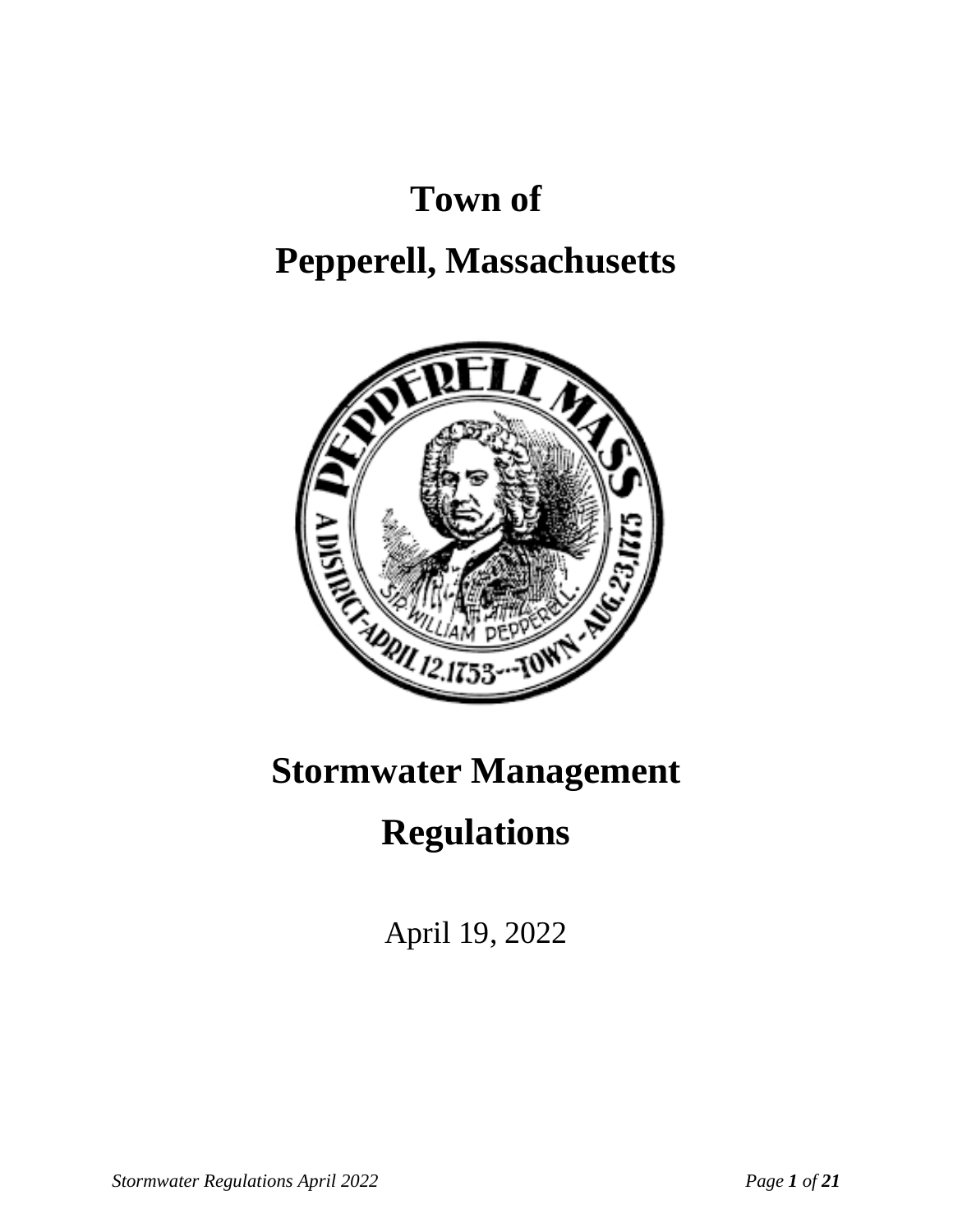### <span id="page-1-0"></span>**TABLE OF CONTENTS:**

| 8.0 |  |
|-----|--|
|     |  |
|     |  |
|     |  |
|     |  |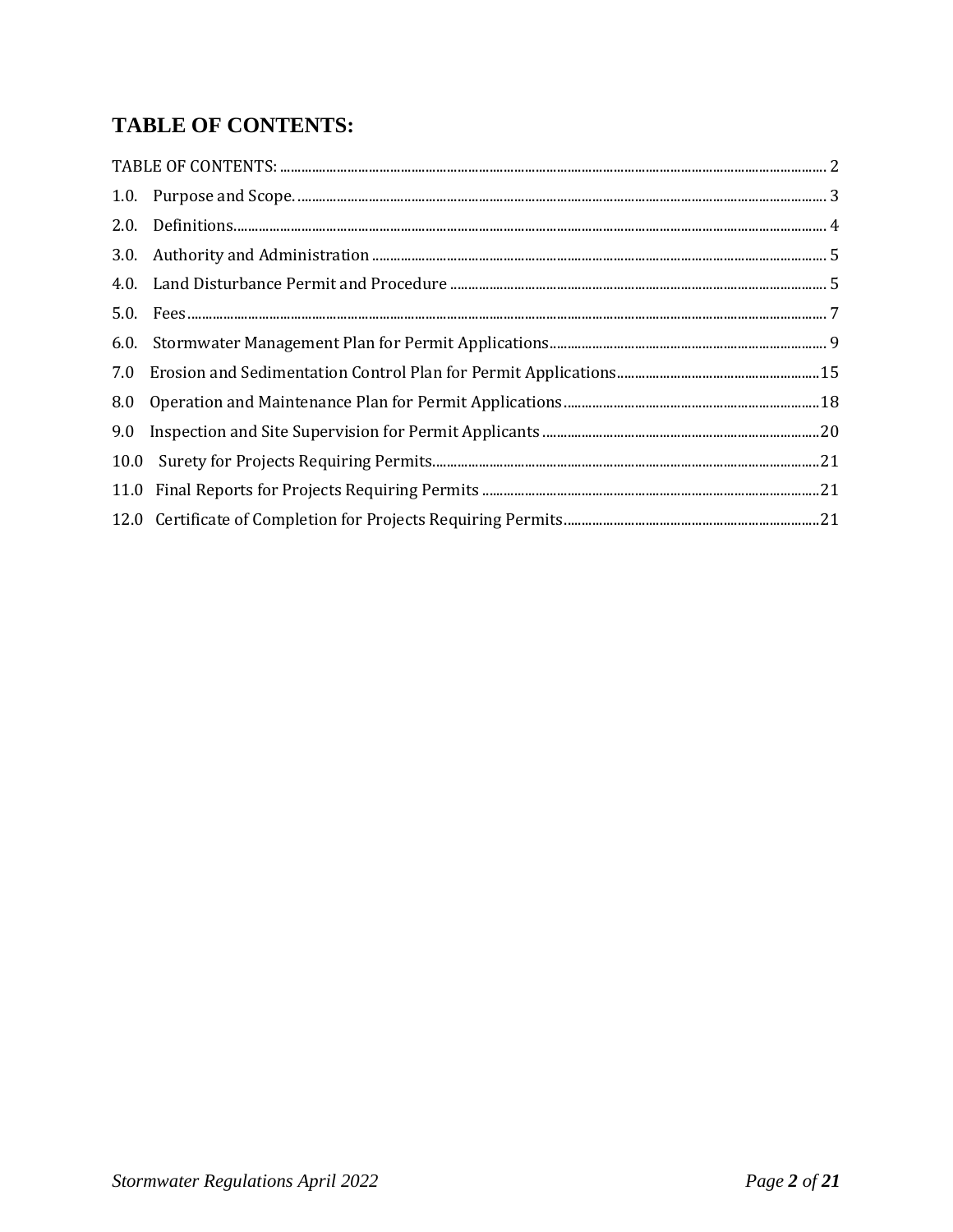#### <span id="page-2-0"></span>**1.0. Purpose and Scope.**

The purpose of these Stormwater Regulations is to protect, maintain and enhance public health, safety, environment, and general welfare by establishing minimum requirements and procedures to control the adverse effects of increased runoff, decreased ground water recharge, erosion and sedimentation, and nonpoint source pollution associated with new development and redevelopment of land, pursuant to, and for administration and implementation of, the Pepperell Stormwater Management Bylaw.

Development of land including loss of vegetative cover to create impervious surfaces, regrading, and other land use changes, permanently alter the hydrologic system of local watersheds by decreasing transpiration and infiltration, and increasing stormwater runoff rates and volumes, causing an increase in flooding, stream channel erosion, and sediment transport and deposition, and water quality degradation. This additional runoff contributes to increased nonpoint source pollution and degradation of receiving waters.

Stormwater management systems that are properly designed utilizing low impact design (LID) and green infrastructure (GI) techniques and appropriate best management practices (BMPs) can better simulate the natural hydrologic condition and reduce adverse impacts.

During the construction process, soil is often exposed for periods of time and most vulnerable to erosion by wind and water. The eroded soil endangers water resources by reducing water quality, and causing the siltation of valuable wetland resources including swamps, streams, rivers, lakes and aquatic habitat for fish and other desirable species.

The impacts of construction and post-development stormwater runoff quantity and quality can adversely affect public safety, public and private property, surface water drinking water supplies, groundwater resources including drinking water supplies, recreation, aquatic habitats, fish and other aquatic life, property values and other uses of lands and waters.

These Stormwater Management Regulations (Regulations) have been developed to provide reasonable guidance for the regulation of project design, construction and post-development stormwater runoff for the purpose of protecting local water resources from degradation. It is in the public interest to regulate construction and post-development stormwater runoff discharges in order to control and minimize increases in stormwater runoff rates and volumes, soil erosion and sedimentation, stream channel erosion, and nonpoint source pollution associated with construction site and post-development stormwater runoff.

**The Stormwater Management Bylaw applies to disturbance of one acre (43,560 square feet) or more of land. This includes lots shown on a plan of land subject to the provisions of G.L. c. 41, §81P, approval under the Subdivision Control Law Not Required (a so-called ANR plan), if the cumulative land disturbance will be one acre or greater.**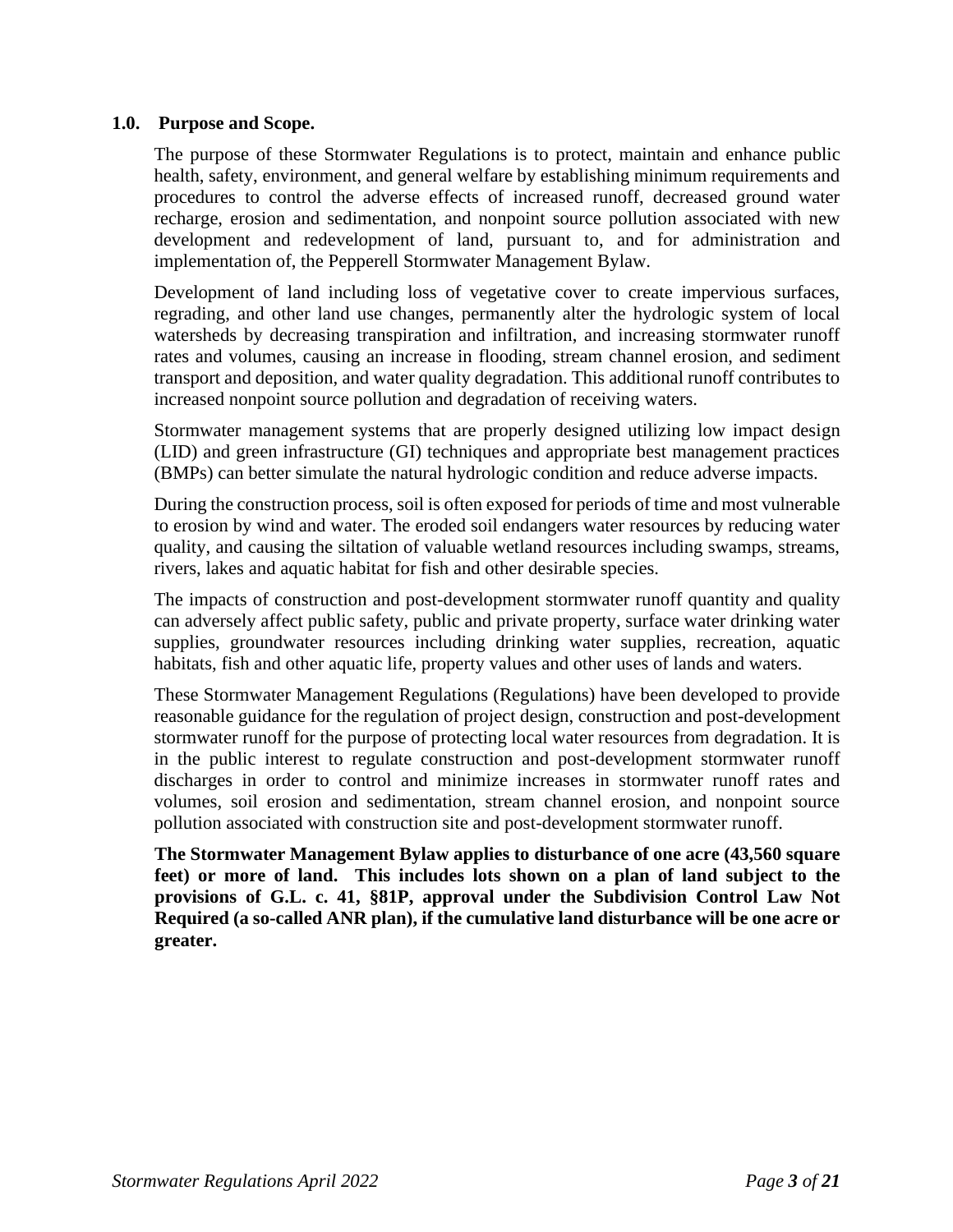#### <span id="page-3-0"></span>**2.0. Definitions.**

See additional definitions applicable to these Regulations in Article I, Section 2 of the Pepperell Stormwater Management Bylaw.

ABUTTER: The owner(s) of land adjacent to regulated activity.

CERTIFICATE OF COMPLETION (COC): A document issued by the Stormwater Authority after all construction activities have been completed, which states that all conditions of an issued Land Disturbance Permit have been met and that a project has been completed in compliance with the conditions set forth in the permit.

CONSTRUCTION AND WASTE MATERIALS: Excess or discarded building or site materials, including but not limited to concrete truck washout, chemicals, litter and sanitary waste at a construction site that may adversely impact water quality.

DRAINAGE EASEMENT: A legal right granted by a landowner to a grantee allowing the use of private land for stormwater management purposes.

EROSION CONTROL: The prevention or reduction of the movement of soil particles or rock fragments due to stormwater runoff.

ESTIMATED HABITAT OF RARE WILDLIFE AND CERTIFIED VERNAL POOLS: Habitats delineated for state-protected rare wildlife and certified vernal pools under the Wetlands Protection Act Regulations (310 CMR 10.00) and the Forest Cutting Practices Act Regulations (302 CMR 16.00).

LAND USE WITH HIGHER POTENTIAL POLLUTANT LOAD (LUHPPL): Land uses such as auto salvage yards, auto fueling facilities, exterior fleet storage yards, vehicle service and equipment cleaning areas, commercial parking lots with high intensity use, road salt storage areas, outdoor storage and loading areas of hazardous substances, confined disposal facilities and disposal sites, marinas, boat yards or other uses as identified by the Massachusetts Stormwater Handbook.

LOT: An individual tract of land as shown on the current Town of Pepperell Assessors' Maps for which an individual tax assessment is made. For the purposes of these regulations, a lot also refers to an area of a leasehold on a larger parcel of land, as defined in the lease agreement and shown by approximation on the Assessors' Maps.

MASSACHUSETTS STORMWATER MANAGEMENT STANDARDS: The performance standards as further defined by the Massachusetts Stormwater Handbook, issued by the Department of Environmental Protection, and as amended, that coordinate the requirements prescribed by state regulations promulgated under the authority of the Massachusetts Wetlands Protection Act, G.L. c. 131 § 40, and Massachusetts Clean Waters Act, G.L. c. 21, §§ 23-56, to prevent or reduce pollutants from reaching water bodies and to control the quantity of runoff from a site.

OUTFALL: The point at which stormwater flows out from a point source discernible, confined and discrete conveyance into Waters of the Commonwealth.

PRIORITY HABITAT OF RARE SPECIES: Habitats delineated for rare plant and animal populations protected pursuant to the Massachusetts Endangered Species Act (M.G.L. c. 131A) and its regulations.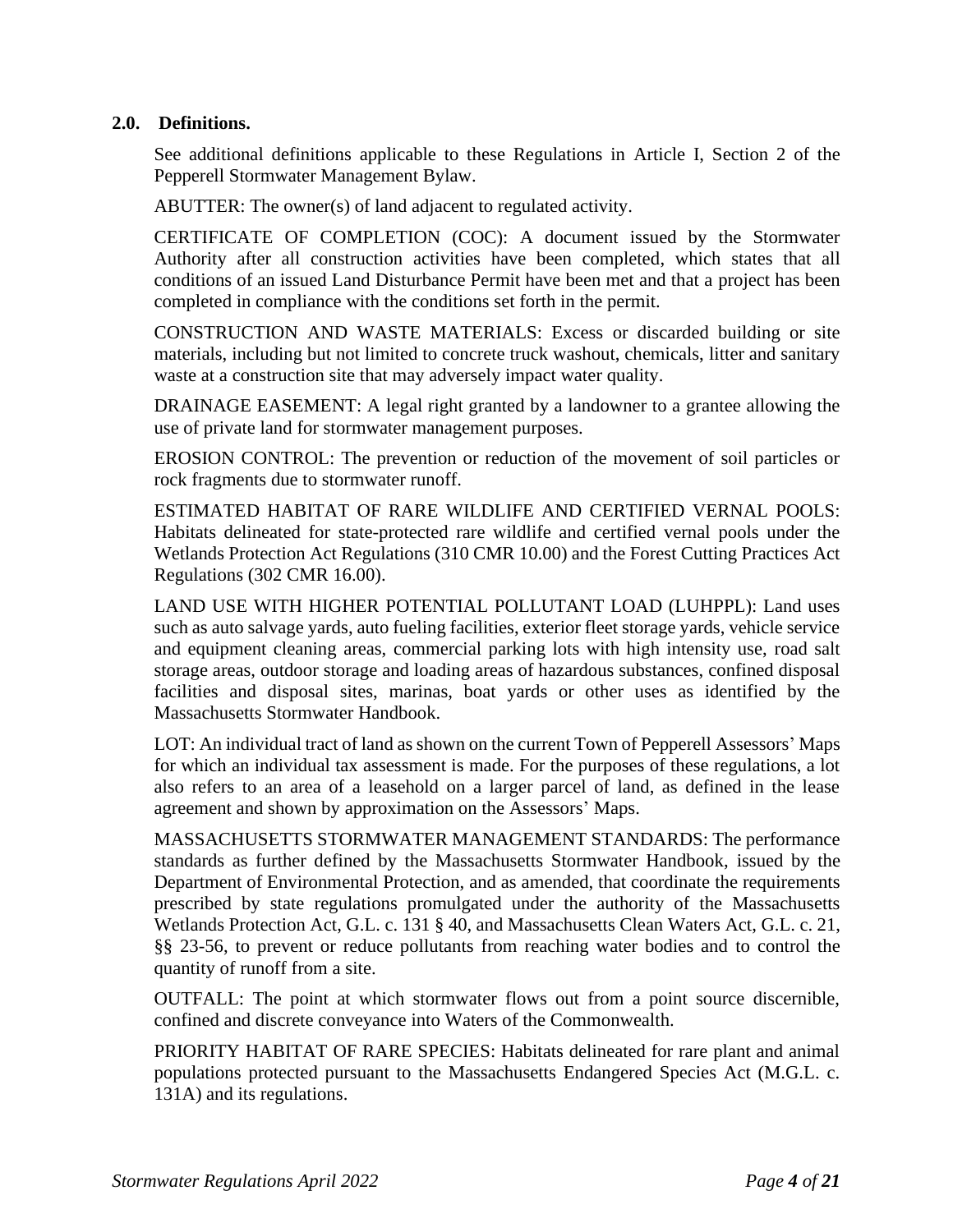SLOPE: The incline of a ground surface expressed as a ratio of horizontal distance to vertical distance.

STABILIZATION: The use, singly or in combination, of mechanical, structural, or vegetative methods, to prevent or retard erosion.

STRIPPING: Any activity which removes the vegetative ground surface cover, including tree removal, clearing, grubbing, and storage or removal of topsoil.

TIME PERIODS: All time periods of ten days or less specified in the Pepperell Stormwater Management Bylaw and these Stormwater Regulations shall be computed using business days only. In the case of a permit or approval, such period shall commence on the first day after the date of issuance and shall end at the close of business on the tenth business day thereafter. All other time periods specified in the Pepperell Stormwater Management Bylaw and these Stormwater Regulations shall be computed on the basis of calendar days, unless the last day falls on a Saturday, Sunday or legal holiday, in which case the last day shall be the next business day following.

TOTAL SUSPENDED SOLIDS or TSS: A measure of the filterable solids present in a water sample, as determined by the method specified in 40 CFR Part 136.

VERNAL POOLS: Temporary bodies of freshwater which provide critical habitat for a number of vertebrate and invertebrate wildlife species.

WETLAND RESOURCE AREA: Resource areas specified in the Massachusetts Wetlands Protection Act, G.L. c. 131, § 40, and in the Pepperell Wetlands Protection Bylaw.

WETLANDS: Tidal and non-tidal areas characterized by saturated or nearly saturated soils most of the year that are located between terrestrial (land-based) and aquatic (water-based) environments, including freshwater marshes around ponds and channels (rivers and streams), brackish and salt marshes; common names include marshes, swamps and bogs.

#### <span id="page-4-0"></span>**3.0. Authority and Administration**

- 3.1 The Pepperell Planning Board is designated as the Stormwater Authority under the Pepperell Stormwater Management Bylaw. These Stormwater Regulations have been adopted by the Stormwater Authority in accordance with the Pepperell Stormwater Management Bylaw. The Pepperell Planning Board shall administer, implement and enforce these Regulations. Any powers granted to or duties imposed upon the Stormwater Authority may be delegated in writing by the Stormwater Authority to its employees or agents.
- 3.2 The Stormwater Authority may periodically amend these regulations pursuant to Article I, Section 6 of the Pepperell Stormwater Management Bylaw.
- 3.3 Nothing in these Regulations is intended to replace or be in derogation of the requirements of any other Town bylaw.

#### <span id="page-4-1"></span>**4.0. Land Disturbance Permit and Procedure**

- 4.1 Application. A completed application for a Land Disturbance Permit shall be filed with the Stormwater Authority. The Land Disturbance Permit Application package shall include:
	- i. A completed Application Form with original signatures of all property owners;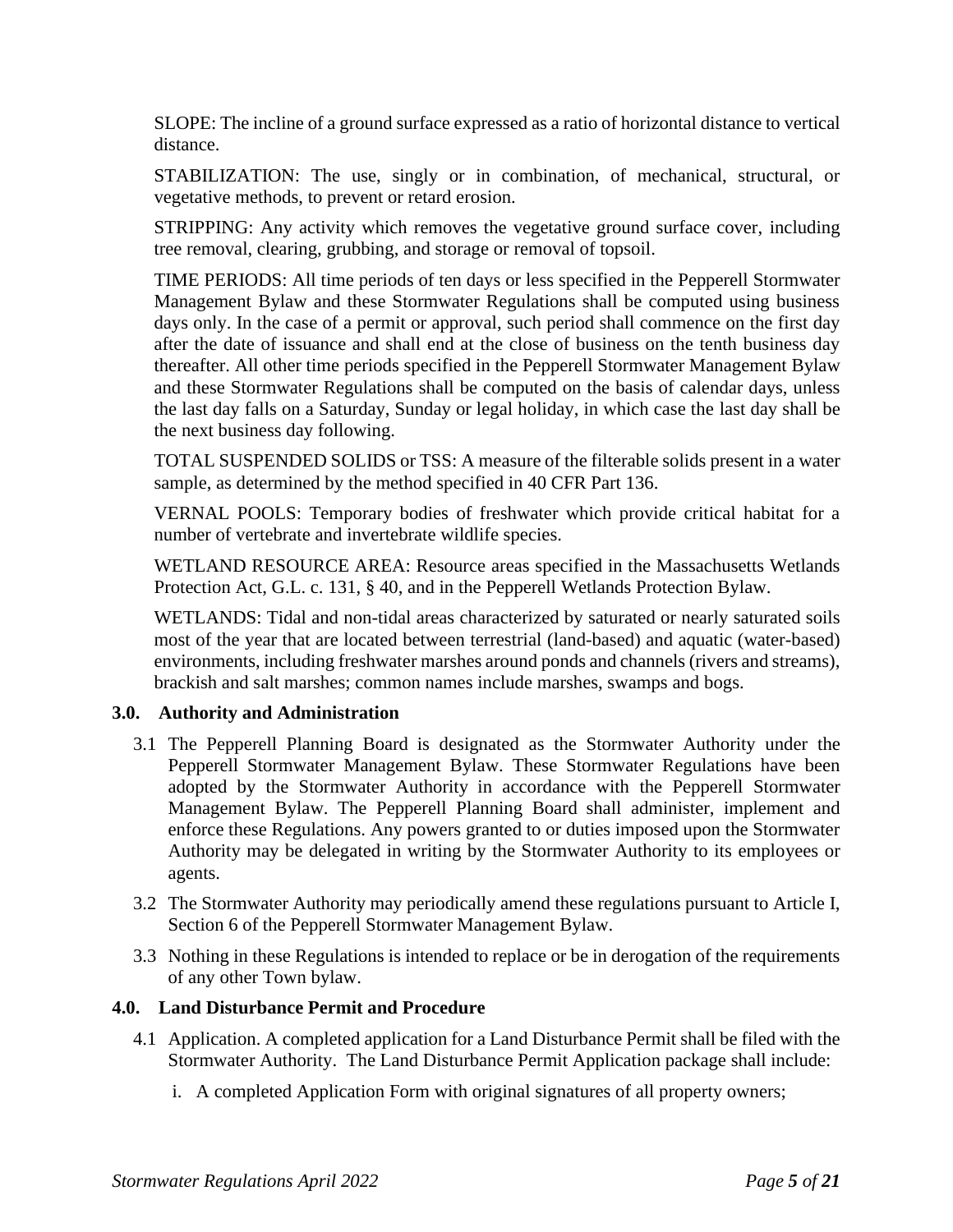- ii. A list of abutters within 300 feet of the property, certified by the Pepperell Assessors Department;
- iii. Three (3) hard copies (full size) and one (1) electronic copy (PDF) each of the:
	- (a) Stormwater Management Plan;
	- (b) Erosion and Sedimentation Control Plan; and
	- (c) Operation and Maintenance Plan.
- iv. Payment of the initial application fee (see below for further information about fees).
- 4.2 Information Requests. The applicant shall submit all additional information requested by the Stormwater Authority for purposes of issuing a decision on the application.
- 4.3 Determination of Completeness: The Stormwater Authority shall make a determination as to the completeness of the application and adequacy of the materials submitted. No review shall take place until the application is determined complete.
- 4.4 Fees. Each application must be accompanied by the appropriate application fee as established by the Stormwater Authority. Applicants shall also pay review fees as determined by the Stormwater Authority sufficient to cover any expenses connected with the public hearing and review of the Land Disturbance Permit Application before the review process commences. The Stormwater Authority is authorized to retain a registered Professional Engineer (PE) or other professional consultant to advise the Stormwater Authority on any or all aspects of the Application. Additional fee information is provided in Section 5.
- 4.5 Entry. Filing an application for a permit grants the Stormwater Authority or its agent, permission to enter the site to verify the information in the application and to inspect for compliance with permit conditions.
- 4.6 Other Boards. The Stormwater Authority shall notify the Town Clerk of receipt of the application, and shall provide copies of the application package to the relevant Town administrative boards or commissions.
- 4.7 Public Hearing. The Stormwater Authority shall hold a public hearing within 21 days from the receipt of a complete application and may continue the hearing as necessary for complete review. The Stormwater Authority shall take final action within thirty (30) days from the time of the submission of all required information unless such time is extended by agreement between the applicant and Stormwater Authority. Notice of the public hearing shall be by publication, posting and by first-class mailings to abutters at least seven (7) days prior to the hearing at the applicant's expense. To demonstrate compliance with abutter notification requirements, the applicant shall present the list of abutters to be included as part of its Land Disturbance Permit Application as described in Section 4.1. Failure to comply with abutter notification requirements shall result in cancellation of the public hearing. The Stormwater Authority shall make the application available for inspection by the public during business hours.
- 4.8 Action by the Stormwater Authority. The Stormwater Authority may:
	- i. Approve the Land Disturbance Permit Application and issue a permit if it finds that the performance standards and requirements set forth herein have been met;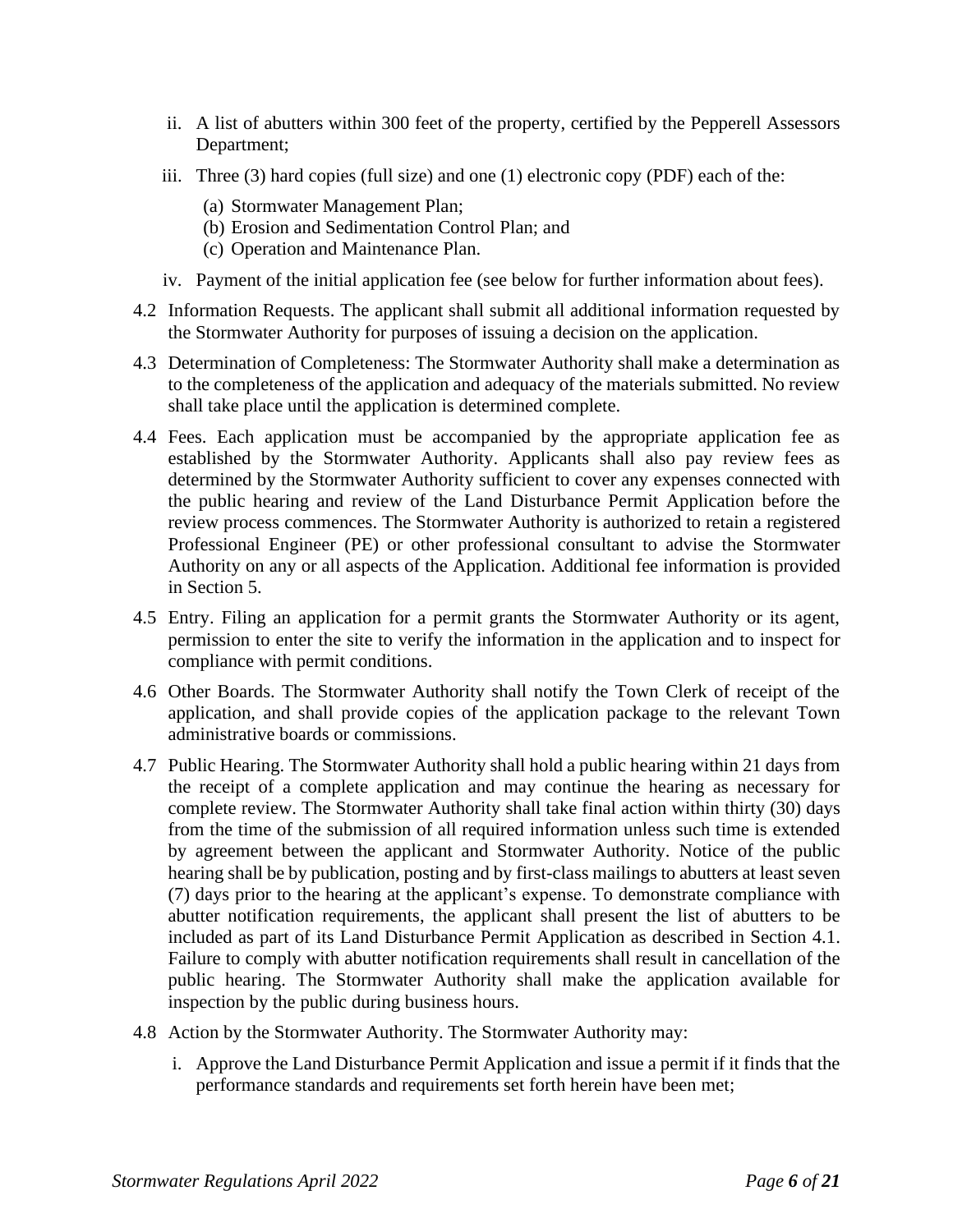- ii. Approve the Land Disturbance Permit Application and issue a permit with conditions, modifications or restrictions that the Stormwater Authority determines are required to ensure that the performance standards and requirements set forth herein are met;
- iii. Disapprove the Land Disturbance Permit Application and deny the permit if it finds that the performance standards and requirements set forth herein have not been met; or
- iv. Disapprove the Land Disturbance Permit Application "without prejudice" where an applicant fails to provide requested additional information or review fees that in the Stormwater Authority's opinion are needed to adequately describe or review the proposed project.
- 4.9 Final Approval. Final approval, if granted, shall be endorsed on the Land Disturbance Permit by the signature of a majority of the Stormwater Authority or by the signature of the person officially authorized by the Stormwater Authority.
- 4.10Project Changes. The permittee, or its agent, must notify the Stormwater Authority in writing of any change or alteration of a land-disturbing activity authorized in a Land Disturbance Permit before any change or alteration occurs. If the Stormwater Authority determines that the change or alteration is significant, based on the design requirements listed in Section 6 and accepted construction practices, the Stormwater Authority may require that an amended Land Disturbance Permit application with updated submittals be filed and a public hearing held. If any change or alteration from the Land Disturbance Permit occurs during any land disturbing activities, the Stormwater Authority may require the installation of interim erosion and sedimentation control measures before approving the change or alteration.
- 4.11As-Built Drawings. Applicants shall submit as-built drawings upon project completion, no later than 180 days after completion of construction. The as-built drawings must depict all on-site controls, both structural and non-structural, designed to manage stormwater associated with the completed site.
- 4.12Permit Expiration/Extension. An approved Land Disturbance Permit is valid for three years from the date of issuance. If work has not been substantially completed within three (3) years, the applicant may request in writing to the Stormwater Authority a one-time extension of up to one year. This request shall be submitted twenty (20) business days prior to expiration of the approved Land Disturbance Permit. The Stormwater Authority may reevaluate the originally approved Land Disturbance Permit application to determine whether the plan still satisfies applicable state and local requirements and to verify that all design factors are still valid. If the Stormwater Authority finds the previously filed plan to be insufficient, a modified plan shall be submitted and approved prior to issuance of the extension per the procedure in this section.

#### <span id="page-6-0"></span>**5.0. Fees**

5.1 Initial application fee for a Land Disturbance Permit shall be \$250. The Stormwater Committee shall review the permit application followed by the Pepperell Planning Board, as Stormwater Authority. The Stormwater Committee may recommend conducting a peer review of the application under M.G.L. Ch. 44, §53G if the application is outside of the Stormwater Committee's area of expertise or availability. Any project where the proposed work is within two (2) feet of estimated seasonal high groundwater as determined by a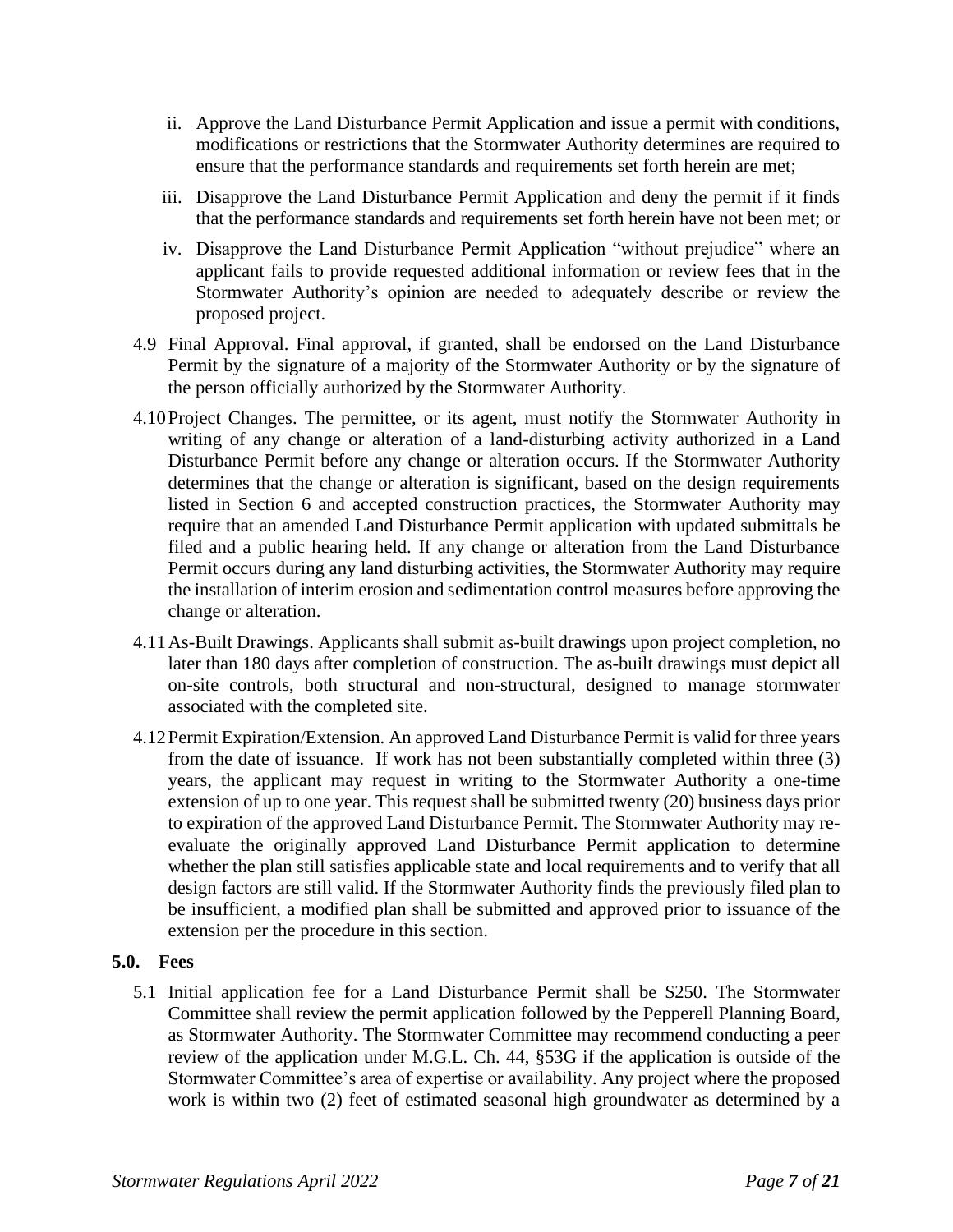Certified Soil Scientist will also require a peer review.

- 5.2 Peer Review and Consultant Fees
	- i. Purpose. As provided by G.L. Ch. 44, §53G and the Pepperell Stormwater Management Bylaw, the Stormwater Authority may require the applicant to pay the costs for the employment of outside consultants, engaged by the Stormwater Authority, for specific expert services to assist the Stormwater Authority in its review of applications for Land Disturbance Permits and oversight of permit compliance.
	- ii. Special Account. Funds received pursuant to these rules shall be deposited with the municipal treasurer who shall establish a special account for this purpose. Expenditures from this special account may be made at the direction of the Stormwater Authority without further appropriation as provided in G.L. Ch. 44, §53G. Expenditures from this account shall be made only in connection with a specific project or projects for which a consultant fee has been collected from the applicant. Expenditures of accrued interest may also be made for these purposes.
	- iii. Consultant Services. Specific consultant services may include but are not limited to technical or legal review of the permit application and associated information, on-site monitoring during construction, or other services related to the project deemed necessary by the Stormwater Authority. The consultant shall be chosen by, and report only to, the Stormwater Authority or its staff.
	- iv. Notice. The Stormwater Authority shall give written notice to the applicant of the selection of an outside consultant. Such notice shall state the identity of the consultant, the amount of the fee to be charged to the applicant, and a request for payment of said fee in its entirety. Such notice shall be deemed to have been given on the date it is mailed or delivered. No such costs or expenses shall be incurred by the applicant if the application or request is withdrawn within five days of the date notice is given.
	- v. Payment of Fee. The fee must be received prior to the initiation of consulting services. The Stormwater Authority may request additional consultant fees if necessary review requires a larger expenditure than originally anticipated or new information requires additional consultant services. Failure by the applicant to pay the consultant fee specified by the Stormwater Authority within ten (10) business days of the request for payment, or refusal of payment, shall be cause for the Stormwater Authority to deny the application based on lack of sufficient information to evaluate whether the project meets applicable performance standards. An appeal stops the clock on the above deadline; the clock resumes on the first business day after the appeal is either denied or upheld.
	- vi. Appeals. The applicant may appeal the selection of the outside consultant to the Select Board, who may only disqualify the outside consultant selected on the grounds that the consultant has a conflict of interest or does not possess the minimum required qualifications. The minimum qualifications shall consist of either an educational degree or three or more years of practice in the field at issue or a related field. Such an appeal must be in writing and received by the Select Board and a copy received by the Stormwater Authority, so as to be received within ten (10) days of the date consultant fees were requested by the Stormwater Authority. The required time limits for action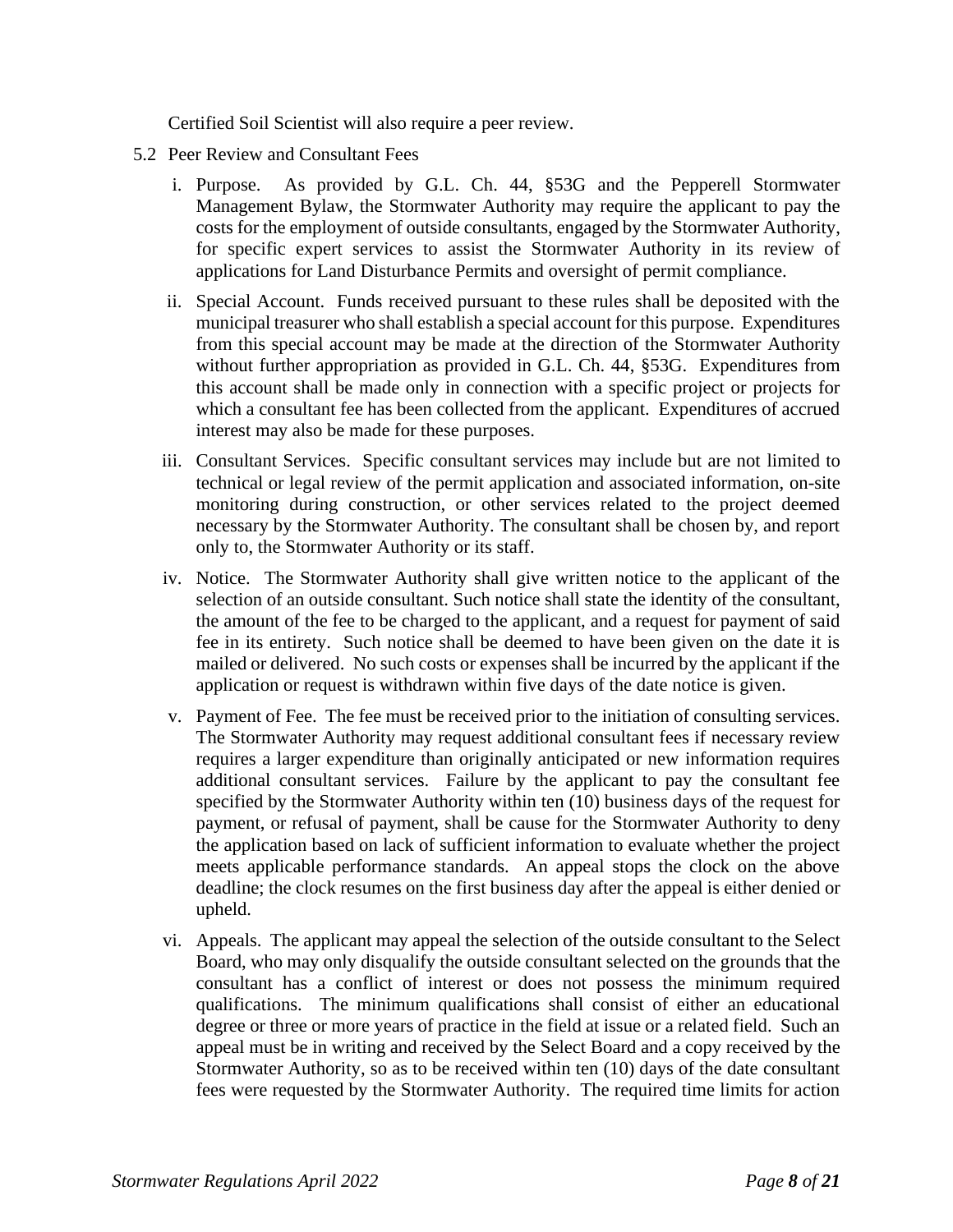upon the application shall be extended by the duration of the administrative appeal.

vii. Return of Unspent Fees. When the Stormwater Authority's review of a permit application and oversight of the permitted project is complete, any balance in the special account attributable to that project shall be returned within 30 days. The excess amount, including interest, shall be repaid to the applicant or the applicant's successor in interest. For the purpose of these regulations, any person or entity claiming to be an applicant's successor in interest shall provide the Stormwater Authority with appropriate documentation. A final report of said account shall be made available to the applicant or applicant's successor in interest.

#### <span id="page-8-0"></span>**6.0. Stormwater Management Plan for Permit Applications**

- 6.1 The application for a Land Disturbance Permit shall include a Stormwater Management Plan. The Stormwater Management Plan shall contain sufficient information for the Stormwater Authority to evaluate the environmental impact, effectiveness, and acceptability of the site planning process and the measures proposed by the applicant to reduce adverse impacts from stormwater runoff during construction, and post-construction in the long-term.
- 6.2 The Stormwater Management Plan shall fully describe the project in narrative, drawings, and calculations. It shall at a minimum include:
	- i. Contact Information. The name, address, and telephone number of all persons having a legal interest in the property and the Assessors' tax reference number and parcel number of the property or properties affected;
	- ii. Narrative describing:
		- (a) Purpose;
		- (b) Methodologies and assumptions;
		- (c) Existing and proposed uses and conditions;
		- (d) Project impacts and mitigation techniques including:
			- 1. Summary of proposed land area to be cleared, existing and proposed impervious area, work within proximity of regulated wetland resources, aquifer protection zones, earthwork within 4 feet of seasonal high groundwater elevations, and other sensitive environmental areas;
			- 2. LID techniques considered for this project and an explanation as to why they were included or excluded from the project;
			- 3. Proposed best management practices;
			- 4. Identifying the watershed basin in which the project is located and the immediate down gradient waterbody(s) that stormwater runoff from the project site discharges to, EPA's watershed and waterbody assessment and TMDL and/or impairment status of the watershed and waterbody(s), and the LIDs and BMPs included in the project to address the pollutant(s) of concern;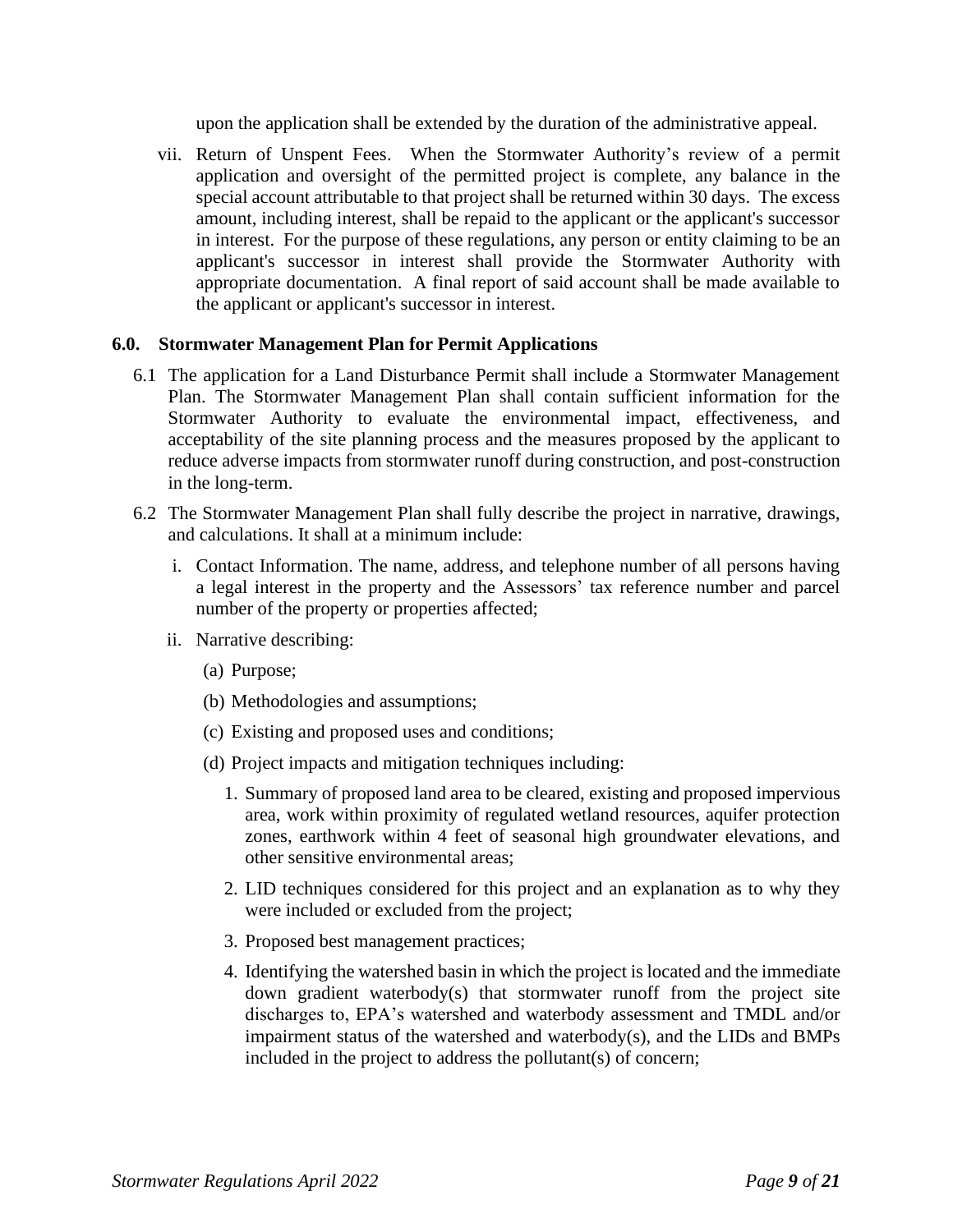- (e) Summary of pre- and post-development peak rates and volumes of stormwater runoff demonstrating no adverse impacts to down-gradient properties, stormwater management systems and wetland resources; and
- (f) Summary of how project meets stormwater management criteria.
- iii. Plans
	- (a) Portion of the USGS Map indicating the site locus and properties within a minimum of 300 feet of project property line;
	- (b) Existing conditions and proposed design plans showing:
		- 1. Buildings and/or structures including materials, approximate height;
		- 2. Utilities including size, material and invert data; and
		- 3. Regulated wetland resource areas within proximity of the site delineated in accordance with 310 CMR 10.00.
	- (c) Stormwater management design plan(s) and details showing:
		- 1. Location, size, material, inverts data and details for all existing and proposed stormwater management system components including structures, pipes, swales, detention, retention, and infiltration systems and any other LID techniques or BMPs;
		- 2. Profiles of drainage trunk lines; and
		- 3. Drainage easement areas;
	- (d) Separate Pre- and Post- Development Watershed Plans indicating:
		- 1. Structures, pavements, surface vegetation and other ground cover materials;
		- 2. Topography sufficient to delineate watershed areas;
		- 3. Point(s) of analysis;
		- 4. Watershed areas including upgradient areas that contribute stormwater flow onto the project site, labeled to be easily identified in calculations. Total pre and post watershed areas should be equivalent;
		- 5. Breakdown summary of various surface conditions by soil hydrologic group rating; and
		- 6. Flow path for time of concentration (Tc) calculation.
- iv. Calculations
	- (a) Hydrologic calculation to determine pre- and post-development peak rates and volumes of stormwater runoff for 2-, 10-, 25- and 100-year 24-hour storm events;
	- (b) Groundwater recharge calculations and BMP drawdown (time to empty);
	- (c) Water quality calculations including (if applicable):
		- 1. TSS removal calculation for each watershed;
		- 2. Specific BMPs utilized in critical areas;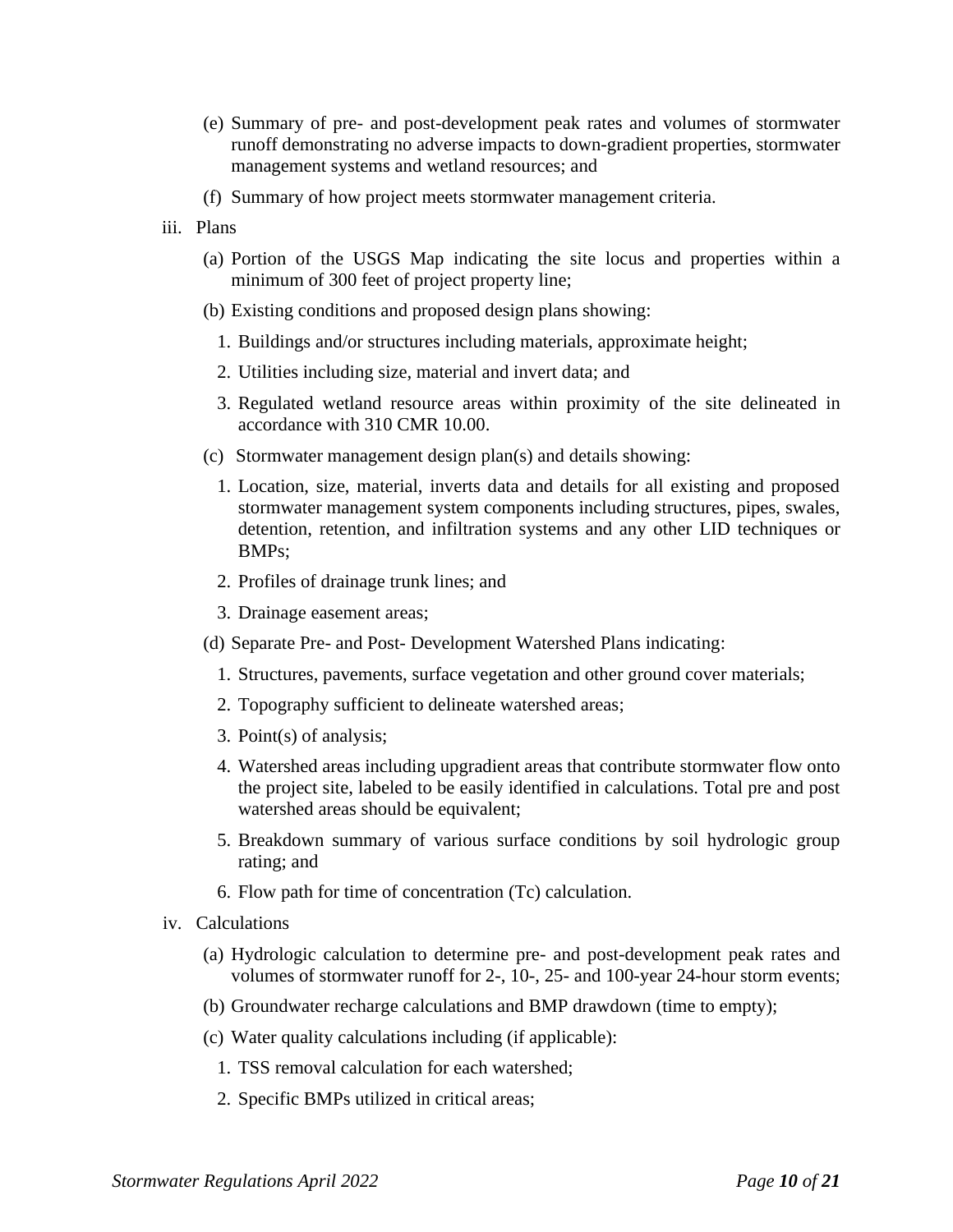- 3. Specific BMPs utilized for land uses of higher potential pollutant loads (LUHPPL); and
- 4. Specific treatment for pollutant causing impairment of down-gradient waterbody identified by U.S. Environmental Protection Agency and Massachusetts Department of Environmental Protection.
- (d) Hydraulic calculations to size drainage pipes, swales and culverts; and
- (e) Supplemental calculations for sizing LID and BMPs and addressing impairments to water bodies.
- v. Soil mapping and test data;
- vi. Massachusetts Department of Environmental Protection Checklist for Stormwater Report completed, stamped and signed by a registered Professional Engineer (PE) licensed in the Commonwealth of Massachusetts to certify that the Stormwater Management Plan is in accordance with the criteria established in the Massachusetts Stormwater Management Standards, Pepperell Stormwater Management Bylaw and these regulations; and
- vii. Any other information requested by the Stormwater Authority.
- 6.3 General Performance Standards for All Sites.
	- i. LID site planning and design strategies must be utilized to the maximum extent feasible.
	- ii. The selection, design and construction of all pre-treatment, treatment and infiltration BMPs shall be in accordance with Massachusetts Stormwater Handbook and shall be consistent with all elements of the Massachusetts Stormwater Standards including but not limited to those regarding new stormwater conveyances, peak runoff rates, recharge, land uses with higher potential pollutant loads, discharges to Zone II or interim wellhead protection areas, sedimentation and erosion control, and illicit discharges.
	- iii. Tree Protection and Preservation. Trees can be an important tool for retention and detention of stormwater runoff. Trees provide additional benefits, including cleaner air, reduction of heat island effects, carbon sequestration, reduced noise pollution, reduced pavement maintenance needs, and cooler cars in shaded parking lots. The Stormwater Authority therefore deems that the preservation and protection of certain trees on public and private property, and the requirement to replant trees to replace those removed, are public purposes that protect the public health, welfare, environment and aesthetics. At the discretion of the Stormwater Authority, existing trees on private property with a diameter at breast height of 10 inches or greater and existing trees within the right-ofway or on Town property may be considered protected trees to be retained on the property. Such trees shall be protected and delineated within the submitted Erosion and Sedimentation Plan and described in the Land Disturbance Permit. The area surrounding a tree which includes at a minimum the Critical Root Zone ("CRZ") and Drip-Line of all Protected Trees must be enclosed within a fence prior to land disturbing activity and remain undisturbed until work is completed on the property so as to prevent damage to the tree. The Stormwater Authority may require tree replanting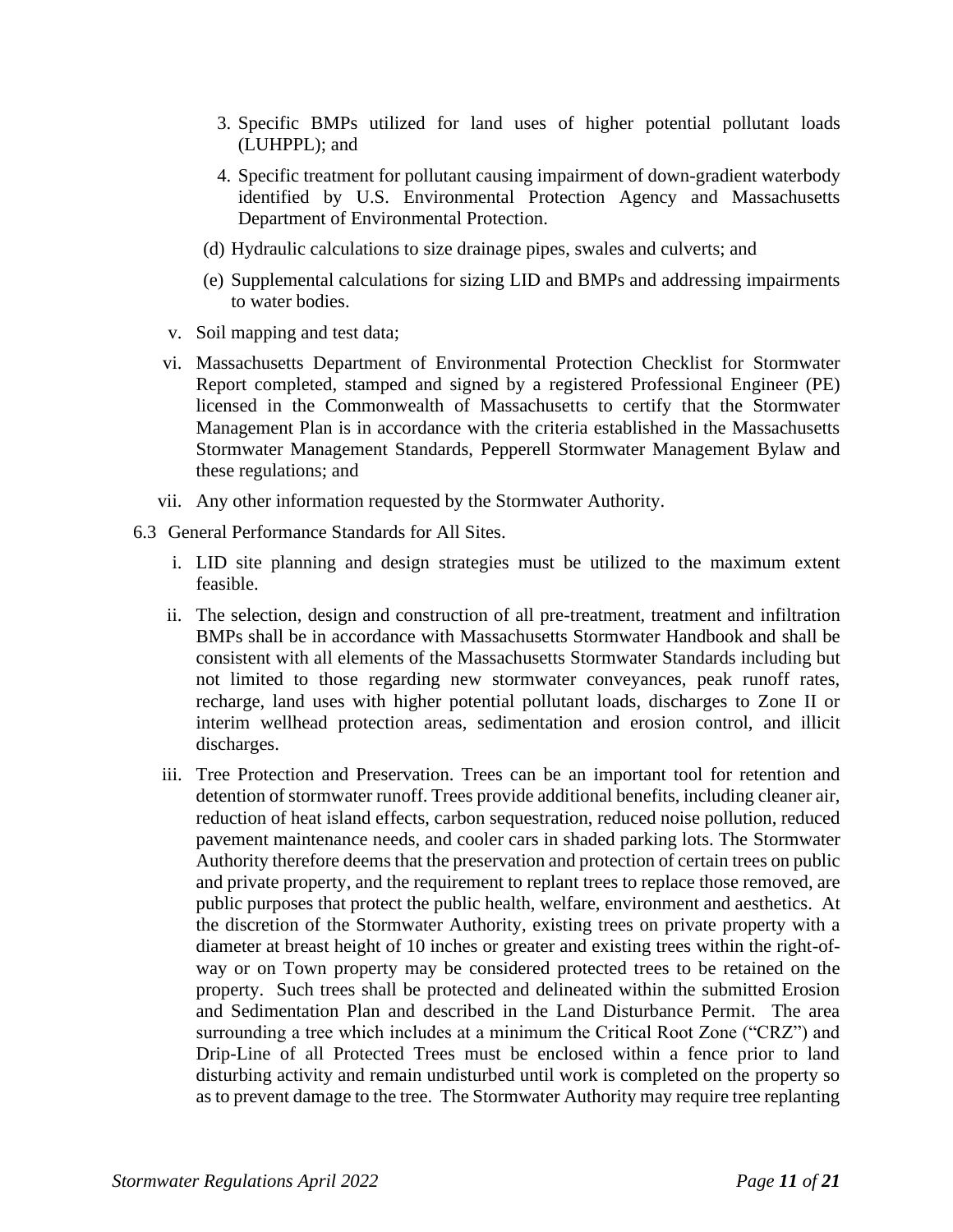either on the project site or on land abutting the project site, with the express written approval of the owner of such abutting land, where protected trees cannot be saved.

iv. Protection of Riparian Buffers. Riparian buffers, also known as vegetated buffers or forest buffers, are vegetated areas along a stream, usually forested, which help shade and partially protect a stream from the impact of adjacent land uses. Where possible, establish and protect a naturally vegetated buffer system along all perennial streams and other water features that encompass critical environmental features such as the 100 year floodplain, steep slopes (in excess of 15%), lake shorelands, and wetlands.

Riparian stream buffers should be preserved or restored with native vegetation. Buffers are most effective when maintained in an undisturbed condition, mowing and brush hogging should not take place within a buffer.

- v. Mitigation of Thermal Impacts of Stormwater Runoff. Stormwater BMPs must mitigate potential temperature impacts of development and land use conversions to Cold Water Fisheries. Elevated temperatures are caused by reduced shading in developed riparian areas, warming of stormwater as it runs over hot roofs and pavement, and heating of water stored in stormwater management ponds. Traditional peak reduction outlet structures and simple spillway outlets do nothing to cool the water before discharge. Cold Water Fisheries located in the Town of Pepperell include, but are not limited to, Gulf Brook, Sucker Brook, Nissitissit River, Mine Brook, Reedy Meadow Brook, Unkety Brook, Flat Pond Brook, and an unnamed tributary to Robinson Brook. The Pepperell Conservation Commission has current maps of the Town's watersheds and the locations of Cold Water Fisheries. Land Disturbance Permit sites located near Cold Water Fisheries shall address the following additional design considerations.
	- (a) To mitigate thermal impacts to Cold Water Fisheries from stormwater, alternative BMPs to stormwater ponds, such as buffers, infiltration or under-drained filters should be used, or, if ponds are required, under-drained outlet structures can provide effective cooling.
	- (b) Equally important to maintaining cool stream temperature is preservation and/or restoration of riparian trees and shrubs to provide shade. To the maximum extent feasible, trees and other existing vegetation shall be conserved. To the extent that existing vegetation cannot be conserved, new natural areas shall be established by planting additional vegetation, establishing no-mow zones, clustering tree areas, and using native plants in revegetation.
- 6.4 Performance Standards for New Development.
	- i. Stormwater management systems on new development shall be designed to meet an average annual pollutant removal equivalent to 90% of the average annual load of Total Suspended Solids (TSS) related to the total post-construction impervious area on the site AND 60% of the average annual load of Total Phosphorus (TP) related to the total postconstruction impervious surface area on the site. Average annual pollutant removal requirements shall be achieved through one of the following methods:
		- (a) installing stormwater BMPs that meet the pollutant removal percentages based on calculations developed consistent with EPA Region 1's BMP Accounting and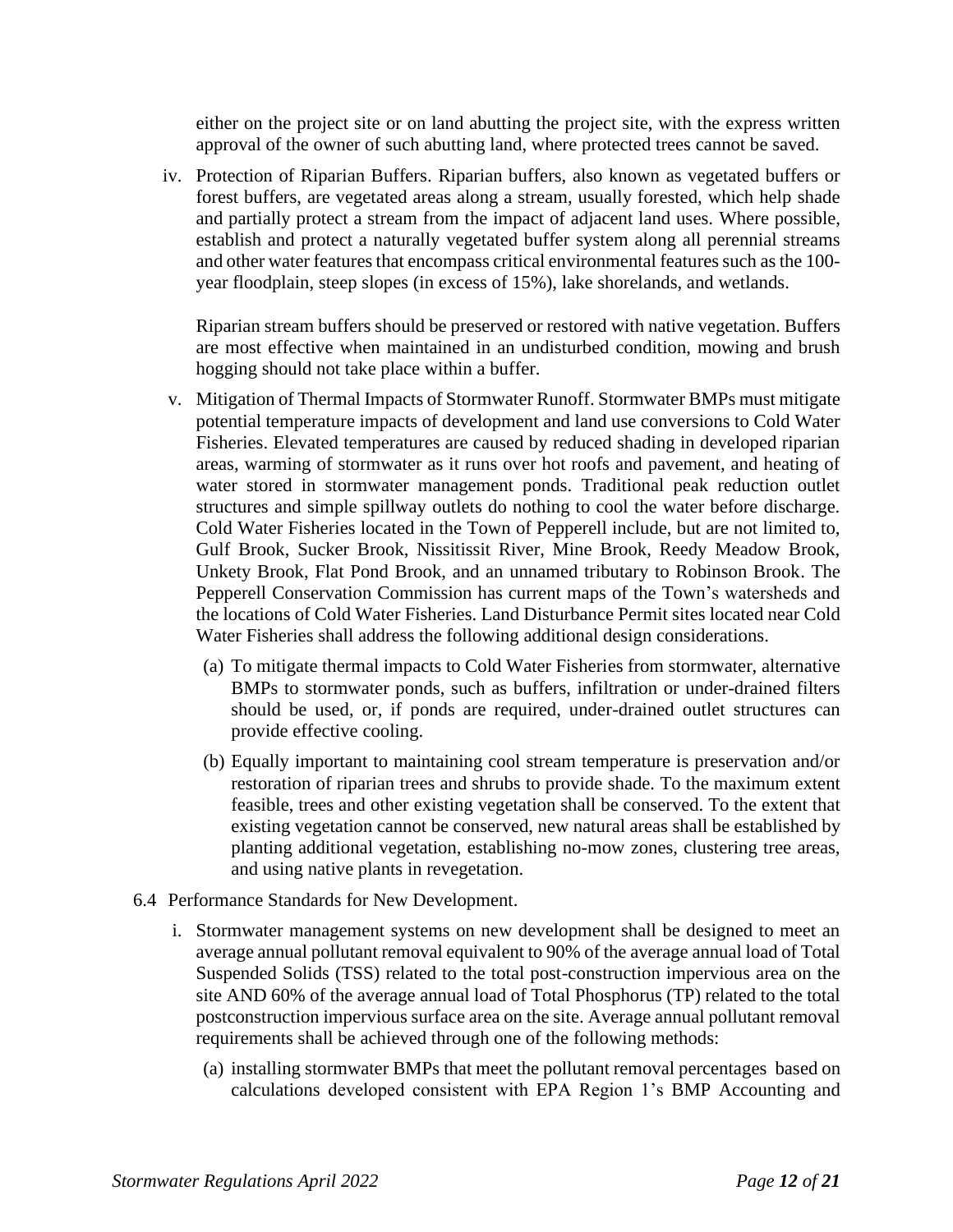Tracking Tool (2016) or other BMP performance evaluation tool provided by EPA Region 1, where available. If EPA Region 1 tools do not address the planned or installed BMP performance, then any federally or State-approved BMP design guidance or performance standards (e.g., State stormwater handbooks and design guidance manuals) may be used to calculate BMP performance; or

- (b) retaining the volume of runoff equivalent to, or greater than, one (1.0) inch multiplied by the total post-construction impervious surface area on the new development site; or
- (c) a combination of retention and treatment that achieves the above standards.
- 6.5 Performance Standards for Redevelopment Sites.
	- i. Stormwater management systems on redevelopment sites shall be designed to meet an average annual pollutant removal equivalent to 80% of the average annual postconstruction load of Total Suspended Solids (TSS) related to the total postconstruction impervious area on the site AND 50% of the average annual load of Total Phosphorus (TP) related to the total post-construction impervious surface area on the site. Average annual pollutant removal requirements shall be achieved through one of the following methods:
		- (a) installing BMPs that meet the pollutant removal percentages based on calculations developed consistent with EPA Region 1's BMP Accounting and Tracking Tool (2016) or other BMP performance evaluation tool provided by EPA Region 1, where available. If EPA Region 1 tools do not address the planned or installed BMP performance, then any federally or State-approved BMP design guidance or performance standards (e.g., State stormwater handbooks and design guidance manuals) may be used to calculate BMP performance; or
		- (b) retaining the volume of runoff equivalent to, or greater than, 0.8 inch multiplied by the total post-construction impervious surface area on the redeveloped site; or
		- (c) a combination of retention and treatment that achieves the above standards.
- 6.6 Stormwater Management Design Standards
	- i. Projects must be designed to collect and dispose of stormwater runoff from the project site in accordance with Massachusetts Stormwater Management Standards, the Small MS4 General Permit for Massachusetts, Pepperell Zoning Bylaw, Pepperell Rules and Regulations Governing the Subdivision of Land, recognized engineering methodologies and these regulations with an emphasis on including LID techniques in the design. In case of conflicting requirements with applicable Federal, State, and local regulations, the more restrictive or more protective of human health and the environment shall take precedence.
	- ii. Projects must manage surface runoff so that no proposed flows are conducted over public ways, nor over land not owned or controlled by the applicant unless a drainage easement in proper form is obtained permitting such discharge.
	- iii. Projects must use LID techniques where adequate soil, groundwater and topographic conditions allow. These may include but not be limited to reduction in impervious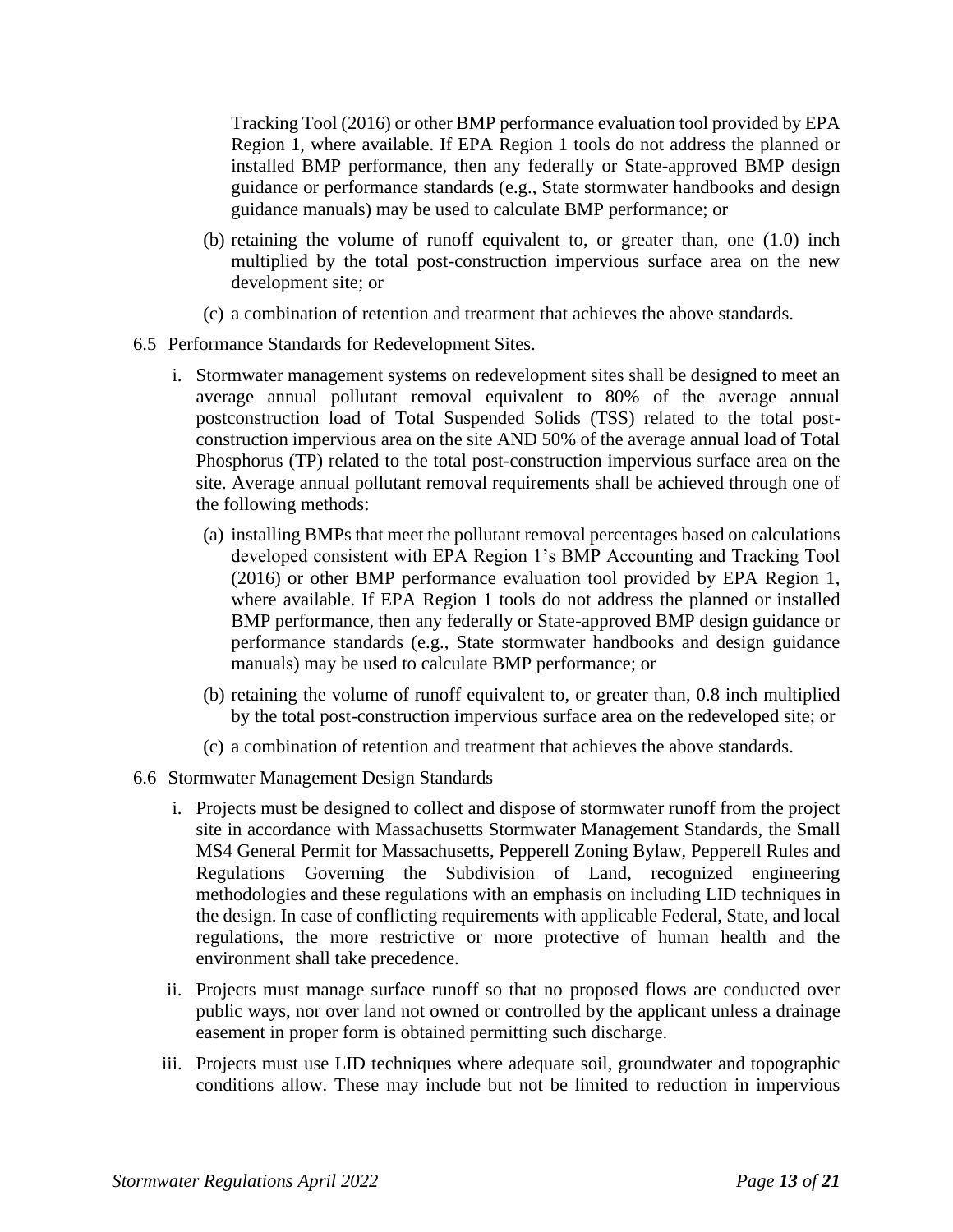surfaces, disconnection of impervious surfaces, bioretention (rain gardens) and infiltration systems.

- iv. The use of one or more LID site design measures by the applicant may allow for a reduction in the water quality treatment volume required by these regulations. The applicant may, if approved by the Stormwater Authority, take credit for the use of stormwater LID measures to reduce some of the requirements specified in these regulations. The site design practices that qualify for these credits and procedures for applying and calculating credits are identified in the Massachusetts Stormwater Handbook.
- v. Projects must use TR-55 and TR-20 methodologies (as identified in the applicable Technical Releases of the USDA Natural Resources Conservation Service) to calculate peak rate and volume of runoff from pre-development to post-development conditions.
- vi. Stormwater management systems shall be designed to avoid disturbance of areas susceptible to erosion and sediment loss to the greatest extent practicable, including: the damaging of large forest stands; building on steep slopes (15% or greater); and disturbing land in wetland buffer zones and floodplains.
- vii. Watershed area for hydrologic analysis and BMP sizing calculations must include at a minimum the site area and all upgradient areas from which stormwater runoff flows onto the site.
- viii. For purposes of computing runoff, all pervious lands in the site are assumed prior to development to be in "good hydrologic condition" regardless of the conditions existing at the time of the computation.
	- ix. Length of sheet flow used for times of concentration is to be no more than 50 feet.
	- x. Utilize the 24-hour rainfall data taken from National Oceanic and Atmospheric Administration Atlas 14, Precipitation-Frequency Atlas of the United States (Vol. 10, Northeastern States, published 2015, revised 2019), as it may be amended.
	- xi. Soils tests to be conducted by a Registered Professional Engineer or Massachusetts Soil Evaluator, performed at the location of all proposed LID techniques and BMPs, to identify soil descriptions, depth to estimated seasonal high groundwater, depth to bedrock, and soil texture.
- xii. The design infiltration rate shall be determined from the on-site soil texture and Rawls rates as published in the Massachusetts Stormwater Handbook or saturated hydraulic conductivity tests.
- xiii. Size drainage pipes to accommodate the 25-year storm event and maintain velocities between 2.5 and 10 feet per second, and provide calculations using the Mannings Equation.
- xiv. Size drainage swales to accommodate the 25-year storm event and velocities below 4 feet per second.
- xv. Size culverts to accommodate the 50-year storm event and design adequate erosion protection. Design stream crossing culverts in accordance with the latest edition of the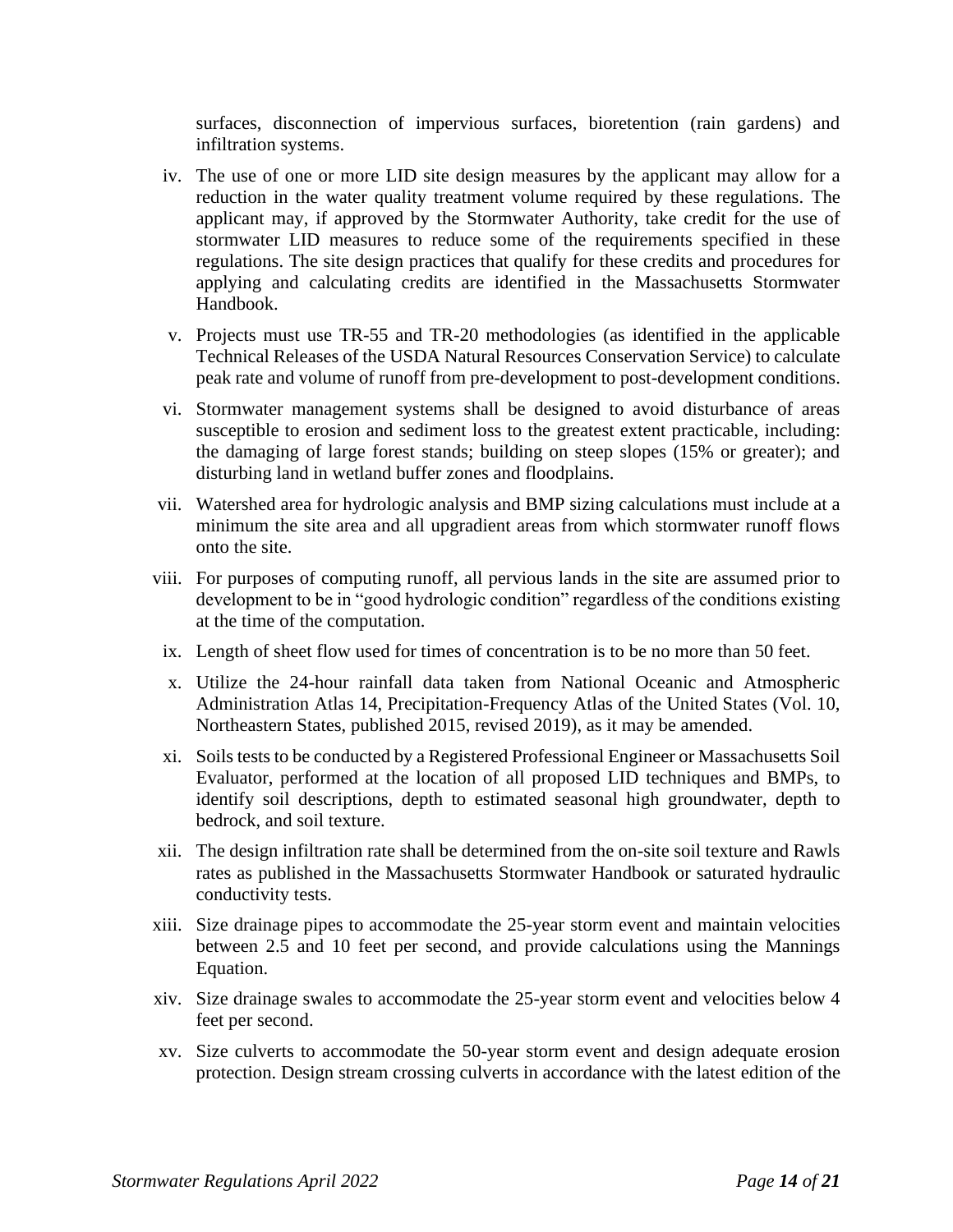Massachusetts Stream Crossing Handbook (Massachusetts Department of Fish and Game).

- xvi. Size stormwater basins to accommodate the 100-year storm event with a minimum of one foot of freeboard.
- xvii. All drainage structures are to be able to accommodate HS-20 loading (American Association of State Highway and Transportation Officials).
- xviii. Catch basins structures are to be constructed as required by Pepperell Rules and Regulations Governing Subdivision of Land and spaced a maximum of 400 feet apart in roadways.
- xix. Catch basins adjacent to curbing are to be built with a granite curb inlet as required by Pepperell Rules and Regulations Governing Subdivision of Land.
- xx. Catch basins in low points of road and on roads with profile grades greater than 5 percent are to be fitted with double grates (parallel with curb).
- xxi. All drain pipes beneath paved areas are to be reinforced concrete pipe (R.C.P.). The use of other pipe products is subject to the approval of the Stormwater Authority.
- xxii. All outfalls are to have either an endwall or a flared end section with riprap erosion protection (of adequately sized stones).
- xxiii. Drainage easements are to provide sufficient access for maintenance and repairs of system components and be at least 30 feet wide.
- xxiv. Minimize permanently dewatering soils by:
	- (a) Limiting grading within 4 feet of seasonal high groundwater elevation (SHGWE);
	- (b) Raising roadways to keep roadway section above SHGWE; and
	- (c) Setting bottom floor elevation of building(s) a minimum of 2 feet above SHGWE.

#### <span id="page-14-0"></span>**7.0 Erosion and Sedimentation Control Plan for Permit Applications**

- 7.1 The Erosion and Sedimentation Control Plan shall be designed to ensure compliance with these regulations, the MS4 General Permit, and if applicable, the Massachusetts NPDES General Permit for Storm Water Discharges From Construction Activities. In addition, the plan shall ensure that the Massachusetts Surface Water Quality Standards (314 CMR 4.00) are met in all seasons.
- 7.2 If a project requires a Stormwater Pollution Prevention Plan (SWPPP) per the NPDES General Permit for Storm Water Discharges From Construction Activities (and as amended), then the applicant is required to submit a complete copy of the SWPPP and the signed Notice of Intent. If the SWPPP meets the requirements of the General Permit, it will be considered equivalent to the Erosion and Sedimentation Control Plan described in this section.
- 7.3 The Erosion and Sedimentation Control Plan shall remain on file with the Stormwater Authority. Refer to the latest version of the Massachusetts Erosion and Sediment Control Guidelines for Urban & Suburban Areas (Department of Environmental Protection) for detailed guidance.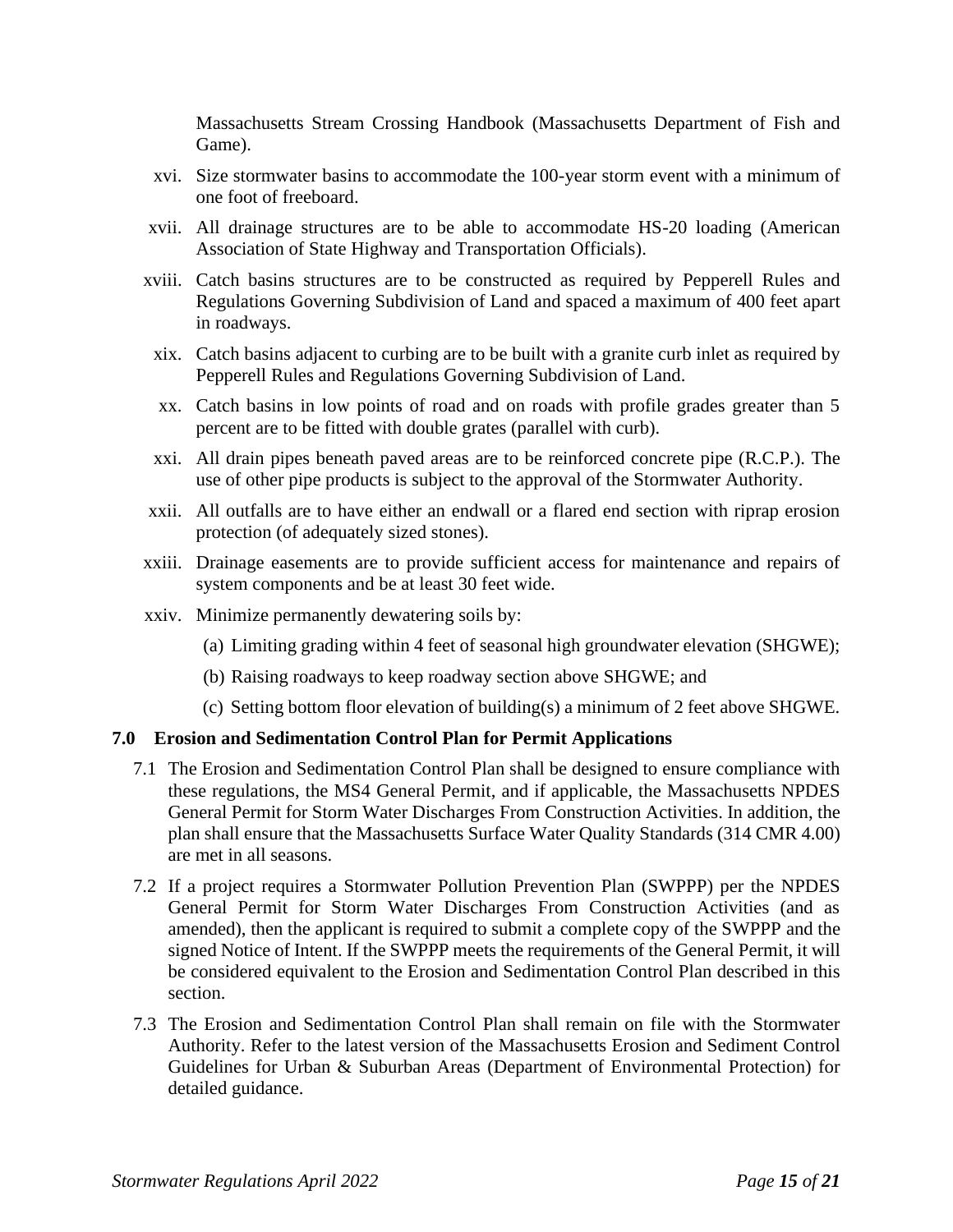- 7.4 Erosion and Sedimentation Control Plan Content. The Plan shall contain the following information:
	- i. Names, addresses, and telephone numbers of the owner, applicant, and person(s) or firm(s) preparing the plan;
	- ii. Title, date, north arrow, names of abutters, scale, legend, and locus map;
	- iii. Location and description of natural features including:
		- (a) Watercourses and water bodies, wetland resource areas and all floodplain information, including the 100-year flood elevation based upon the most recent Flood Insurance Rate Map, or as calculated by a registered Professional Engineer (PE) for areas not assessed on these maps;
		- (b) Existing vegetation including tree lines, canopy layer, shrub layer, and ground cover, and trees with a caliper twelve (12) inches or larger, noting specimen trees and forest communities; and
		- (c) Habitats mapped by the Massachusetts Natural Heritage & Endangered Species Program as Endangered, Threatened or of Special Concern, Estimated Habitats of Rare Wildlife and Certified Vernal Pools, and Priority Habitats of Rare Species within five hundred (500) feet of any construction activity.
	- iv. Lines of existing abutting streets showing drainage and driveway locations and curb cuts;
	- v. Existing soils, volume and nature of imported soil materials;
	- vi. Topographical features including existing and proposed contours at intervals no greater than two (2) feet with spot elevations provided when needed;
	- vii. Surveyed property lines showing distances and monument locations, all existing and proposed easements, rights-of-way, and other encumbrances, the size of the entire parcel, and the delineation and number of square feet of the land area to be disturbed;
	- viii. Drainage patterns and approximate slopes anticipated after major grading activities (Construction Phase Grading Plans);
		- ix. Location and details of erosion and sedimentation control measures with a narrative of the construction sequence/phasing of the project, including both operation and maintenance for structural and non-structural measures, interim grading, and material stockpiling areas;
		- x. Path and mechanism to divert uncontaminated water around disturbed areas, to the maximum extent practicable. When determining whether the requirements have been met, the Stormwater Authority shall consider all stormwater management practices available and capable of being implemented after taking into consideration costs, existing technology, proposed use, and logistics in light of overall project purposes. Project purposes shall be defined generally (e.g., single family home or expansion of a commercial development).;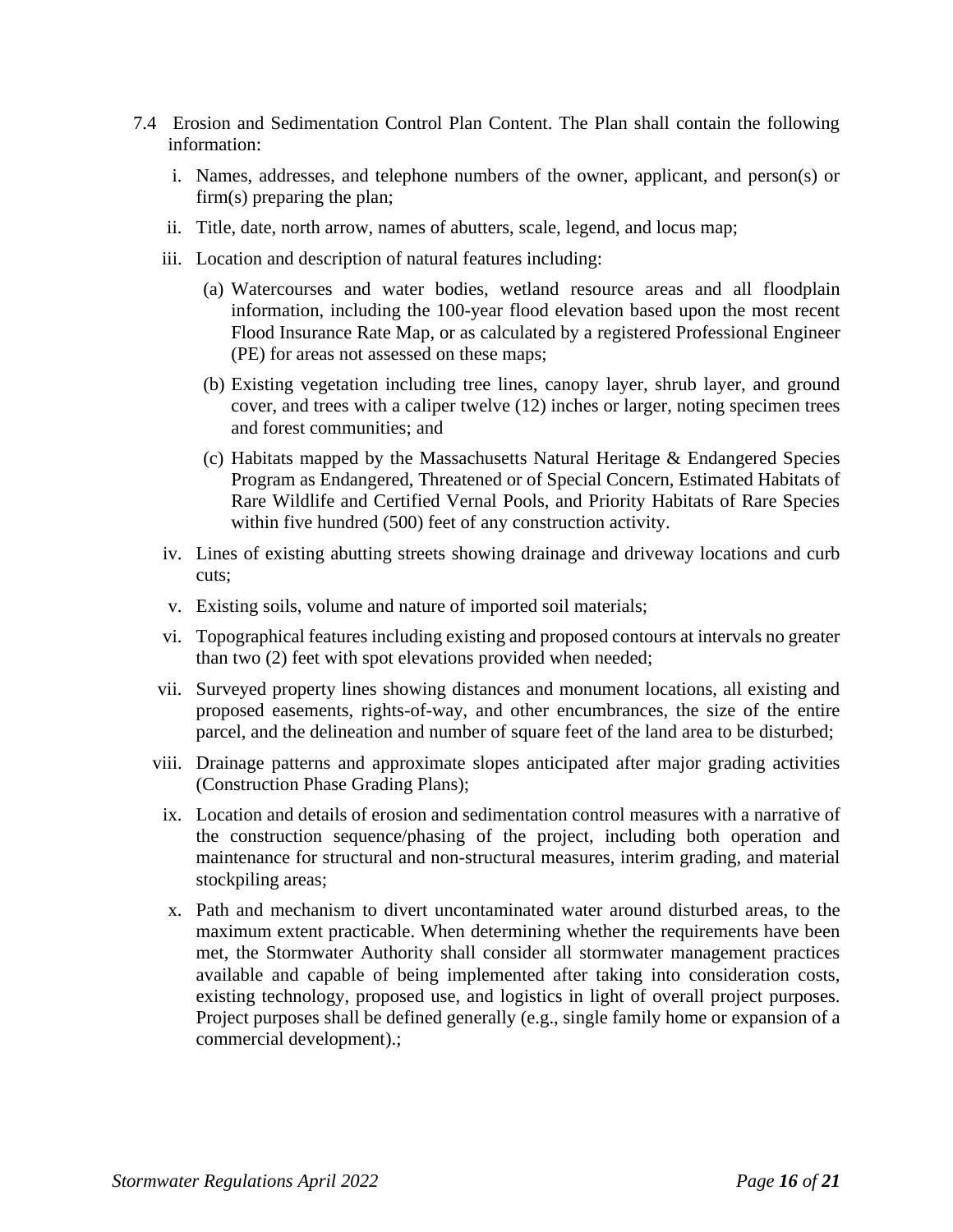- xi. If applicable, location and description of industrial stormwater discharges from activities onsite that will require coverage under EPA's NPDES Multi-Sector General Permit (MSGP);
- xii. Stormwater runoff calculations in accordance with the Massachusetts Department of Environmental Protection's Stormwater Management Handbook and Stormwater Standards;
- xiii. Location and description of and implementation schedule for temporary and permanent seeding, vegetative controls, and other stabilization measures;
- xiv. A description of construction and waste materials expected to be stored on-site. The Plan shall include a description of controls to reduce pollutants from these materials, including storage practices to minimize exposure of the materials to stormwater, and spill prevention and response;
- xv. A description of provisions for phasing the project where one acre of area or greater is to be altered or disturbed;
- xvi. Plans must be stamped and certified by a qualified Professional Engineer registered in Massachusetts or a Certified Professional in Erosion and Sediment Control; and
- xvii. Such other information as is required by the Stormwater Authority.
- 7.5 Erosion Controls Design Standards. The Erosion and Sedimentation Control Plan shall be developed to comply with the Small MS4 General Permit and shall meet the following standards:
	- i. Minimize total area of disturbance;
	- ii. Sequence activities to minimize simultaneous areas of disturbance;
	- iii. Minimize peak rate of runoff in accordance with the Massachusetts Department of Environmental Protection Stormwater Standards;
	- iv. Minimize soil erosion and control sedimentation during construction;
	- v. Divert uncontaminated water around disturbed areas;
	- vi. Maximize groundwater recharge;
	- vii. Install and maintain all erosion and sedimentation control measures in accordance with the Massachusetts Erosion and Sedimentation Control Guidelines for Urban and Suburban Areas, applicable manufacturers' specifications and good engineering practices;
	- viii. Prevent off-site transport of sediment;
	- ix. Protect and manage on and off-site material storage areas (overburden and stockpiles of dirt, borrow areas, or other areas used solely by the permitted project, which are considered a part of the project);
	- x. Comply with applicable Federal, State and local laws and regulations including those relating to waste disposal, sanitary sewer or septic system regulations, and air quality requirements, including dust control;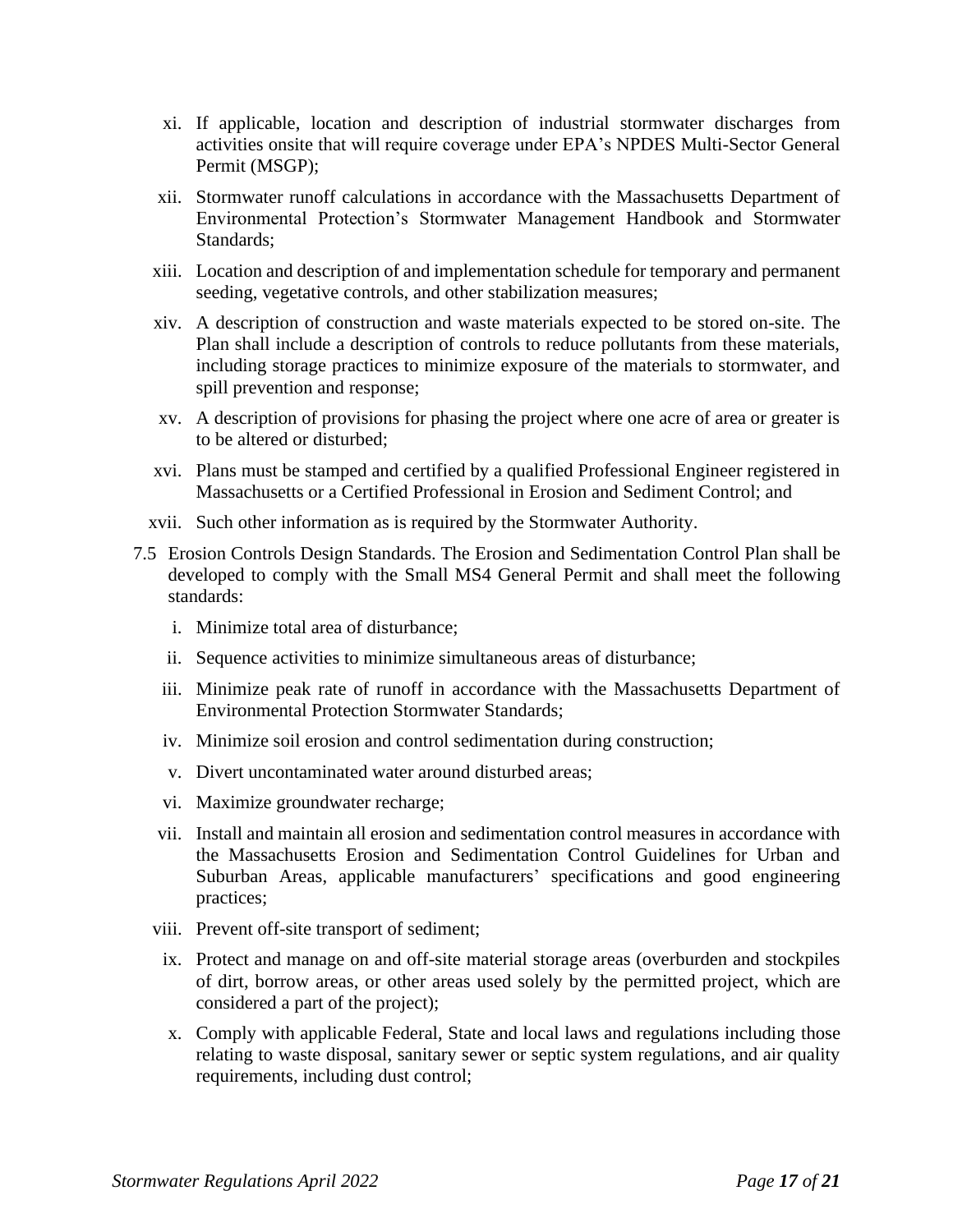- xi. Protect natural resources and prevent significant alteration of habitats mapped by the Massachusetts Natural Heritage & Endangered Species Program as Endangered, Threatened or Of Special Concern, Estimated Habitats of Rare Wildlife and Certified Vernal Pools, and Priority Habitats of Rare Species from the proposed activities;
- xii. Institute interim and permanent stabilization measures, which shall be instituted on a disturbed area as soon as practicable but no more than 14 days after construction activity has temporarily or permanently ceased on that portion of the site;
- xiii. Properly manage on-site construction and waste materials, including truck washing and cement concrete washout facilities;
- xiv. Prevent off-site vehicle tracking of sediments; and
- xv. Incorporate appropriate BMPs designed to comply with the Massachusetts Stormwater Handbook.

#### <span id="page-17-0"></span>**8.0 Operation and Maintenance Plan for Permit Applications**

- 8.1 A stand-alone Operation and Maintenance Plan is required at the time of application for all projects that include structural and non-structural stormwater BMPs. The Operation and Maintenance Plan shall be designed to ensure compliance with the permit and these regulations for the life of the system. The Operation and Maintenance Plan shall remain on file with the Stormwater Authority and shall be an ongoing requirement. The Applicant shall provide copies of the Operation and Maintenance Plan to all persons responsible for maintenance and repairs.
- 8.2 The Operation and Maintenance Plan shall include:
	- i. The name(s) of the owner(s) for all components of the system;
	- ii. A map showing the location of the system and facilities including all structural and nonstructural stormwater best management practices (BMPs), catch basins, manholes/access lids, pipes, and other stormwater devices. The plan showing such systems and facilities to be privately maintained, including associated easements, shall be recorded with the Middlesex South Registry of Deeds prior to issuance of a Certificate of Completion by the Stormwater Authority pursuant to Section 12.
	- iii. A Maintenance Agreement that specifies:
		- (a) The names and addresses of the person(s) responsible for operation and maintenance;
		- (b) The person(s) financially responsible for maintenance and emergency repairs;
		- (c) An Inspection and Maintenance Schedule for all stormwater management facilities including routine and non-routine maintenance tasks to be performed. Where applicable, this schedule shall refer to the Maintenance Criteria provided in the most recent version of the Stormwater Handbook or the EPA National Menu of Stormwater Best Management Practices or equivalent;
		- (d) Instructions for routine and long-term operation and maintenance shall have sufficient detail for responsible parties to perform necessary maintenance activities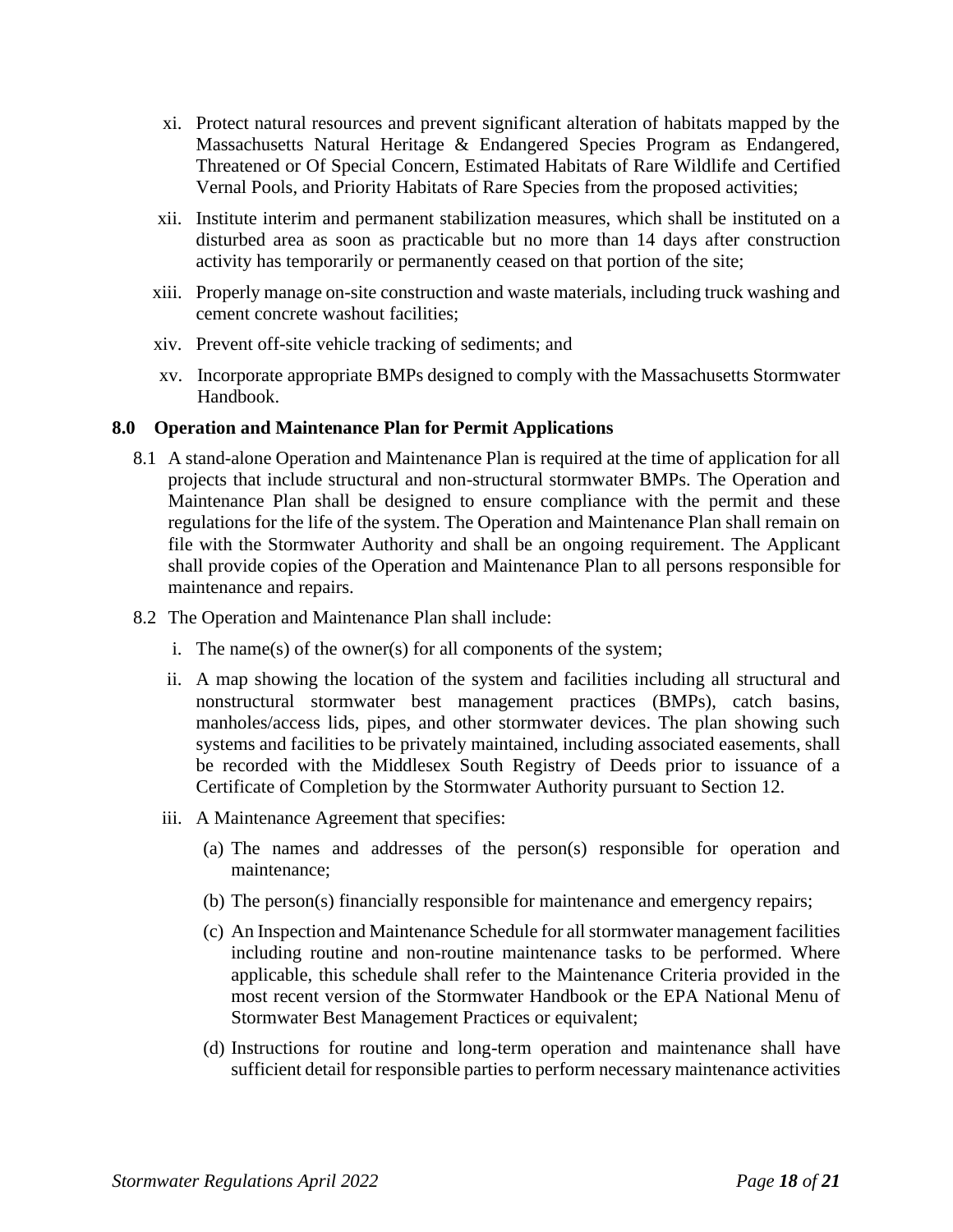and prevent actions that may adversely affect the performance of each structural and/or nonstructural stormwater BMP.

- (e) A list of easements with the purpose and location of each; and
- (f) The signature(s) of the owner(s) and all persons responsible for operation and maintenance, financing, and emergency repairs, as defined in the Maintenance Agreement, if maintenance is to be performed by an entity other than the owner.
- iv. Stormwater Management Easement(s)
	- (a) Stormwater management easements shall be provided by the property owner(s) as necessary for:
		- 1. Access for facility inspections and maintenance;
		- 2. Preservation of stormwater runoff conveyance, infiltration, and detention areas and facilities, including flood routes for the 100-year storm event; and
		- 3. Direct maintenance access by heavy equipment to structures requiring maintenance.
	- (b) The purpose of each easement shall be specified in the Maintenance Agreement signed by the property owner.
	- (c) Stormwater management easements are required for all areas used for permanent stormwater control, unless a waiver is granted by the Stormwater Authority pursuant to Article 1, Section 5 of the Pepperell Stormwater Management Bylaw.
	- (d) Easements shall be recorded with the Middlesex South Registry of Deeds prior to issuance of a Certificate of Completion by the Stormwater Authority pursuant to Section 12.
- v. Changes to Operation and Maintenance Plans
	- (a) The owner(s) of record of the Stormwater Management system must notify the Stormwater Authority of changes in ownership, assignment of Operation and Maintenance Plan responsibilities, or assignment of financial responsibility within 30 days of the change in ownership. The owner of record shall be responsible for Operation and Maintenance Plan activities until a copy of the updated Operation and Maintenance Plan has been furnished to the Stormwater Authority signed by the new owner or any new responsible person.
	- (b) The maintenance schedule in the Maintenance Agreement may be amended to achieve the purposes of the Pepperell Stormwater Management Bylaw by mutual agreement of the Stormwater Authority and the responsible parties. Amendments must be in writing and signed by all responsible parties. Responsible Parties shall include owner(s), persons with financial responsibility, and persons with operational and/or maintenance responsibility.
- vi. Enforcement. To ensure adequate long-term operation and maintenance of stormwater management practices, permittees are required to file an annual Operation and Maintenance Report and Certification with the Stormwater Authority on a form specified by the Stormwater Authority, accompanied by an annual filing fee of \$50 for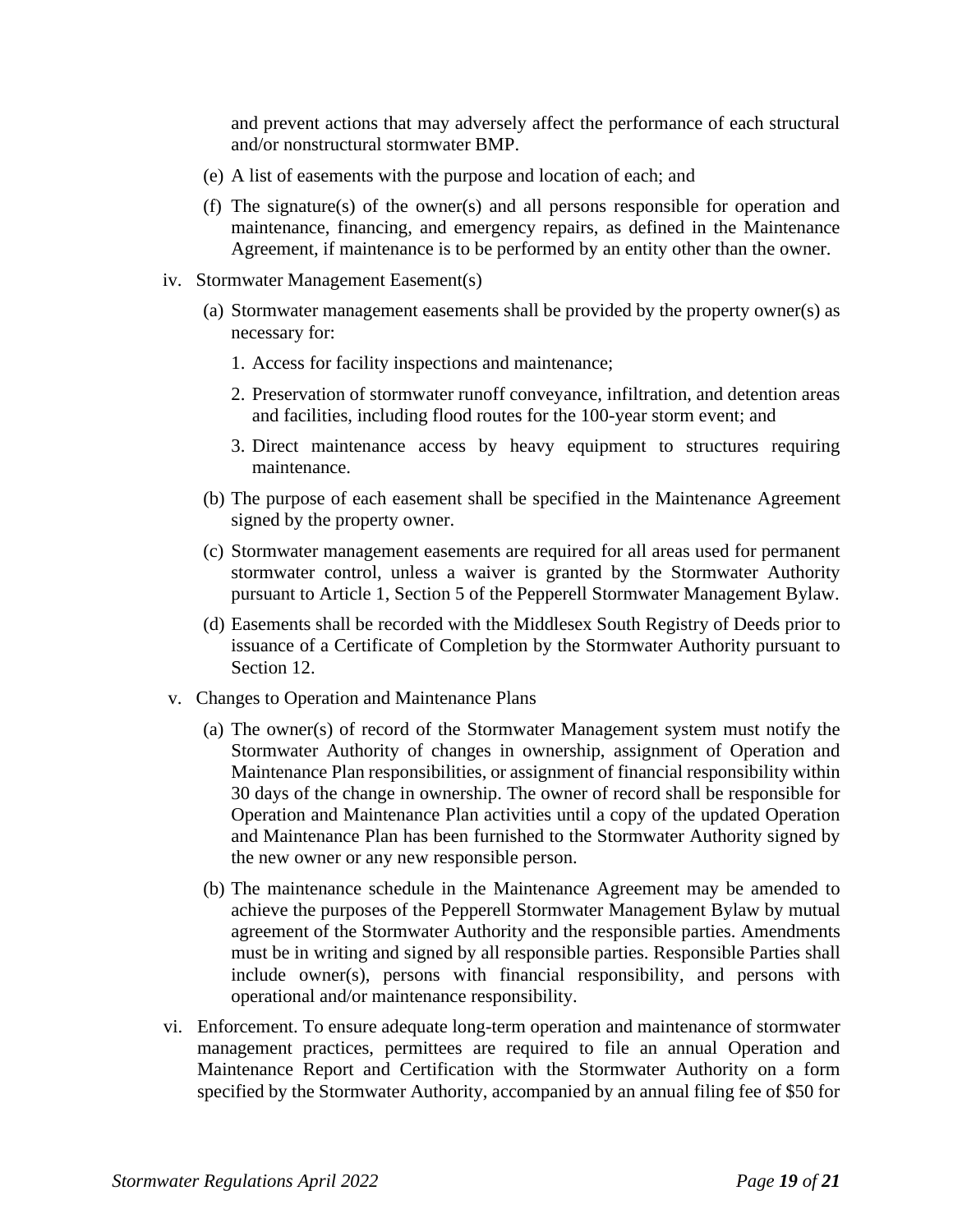administration and oversight of long-term operation and maintenance plans. This Report will be due annually on or before February 15 and shall document the work that has been done during the prior calendar year to properly operate and maintain the stormwater control measures. The certification shall be signed by the person(s) or authorized agent of the person(s) named in the permit as being responsible for ongoing operation and management.

#### <span id="page-19-0"></span>**9.0 Inspection and Site Supervision for Permit Applicants**

- 9.1 Pre-construction Meeting. Prior to starting the clearing, excavation, construction, Redevelopment or Land Disturbing Activity, the applicant, the applicant's technical representative, the general contractor or any other person with authority to make changes to the project, may be required to meet with the Stormwater Authority, to review the approved plans and their proposed implementation. The need for a pre-construction meeting shall be determined by the Stormwater Authority based on the project scope.
- 9.2 Construction may not commence until the applicant has submitted EPA's approval of the Massachusetts NPDES Construction General Permit Notice of Intent to the Stormwater Authority and the final SWPPP is posted at the site.
- 9.3 Stormwater Authority Inspections. The Stormwater Authority or its designated agent shall make inspections as herein required and shall either approve that portion of the work completed or shall notify the applicant wherein the work fails to comply with the Erosion and Sedimentation Control Plan or the Stormwater Management Plan as approved.
	- i. Inspections will be conducted by a "qualified person" from the Stormwater Authority or a third party hired to conduct such inspections. A "qualified person" is a person knowledgeable in the principles and practice of erosion and sedimentation controls and pollution prevention, who possesses the appropriate skills and training to assess conditions at the construction site that could impact stormwater quality, and the appropriate skills and training to assess the effectiveness of any stormwater controls selected and installed to meet the requirements of these regulations.
	- ii. The approved Erosion and Sedimentation Control Plan and associated plans for grading, stripping, excavating, and filling work, bearing the signature of approval of the Stormwater Authority, shall be maintained at the site during the progress of the work.
	- iii. In order to obtain inspections, the applicant shall notify the Stormwater Authority at least two (2) working days before each of the following events:
		- (a) Erosion and sedimentation control measures are in place and stabilized;
		- (b) Site clearing has been substantially completed;
		- (c) Rough Grading has been substantially completed;
		- (d) Final grading has been substantially completed;
		- (e) Close of the construction season; and,
		- (f) Final landscaping (permanent stabilization) and project final completion.